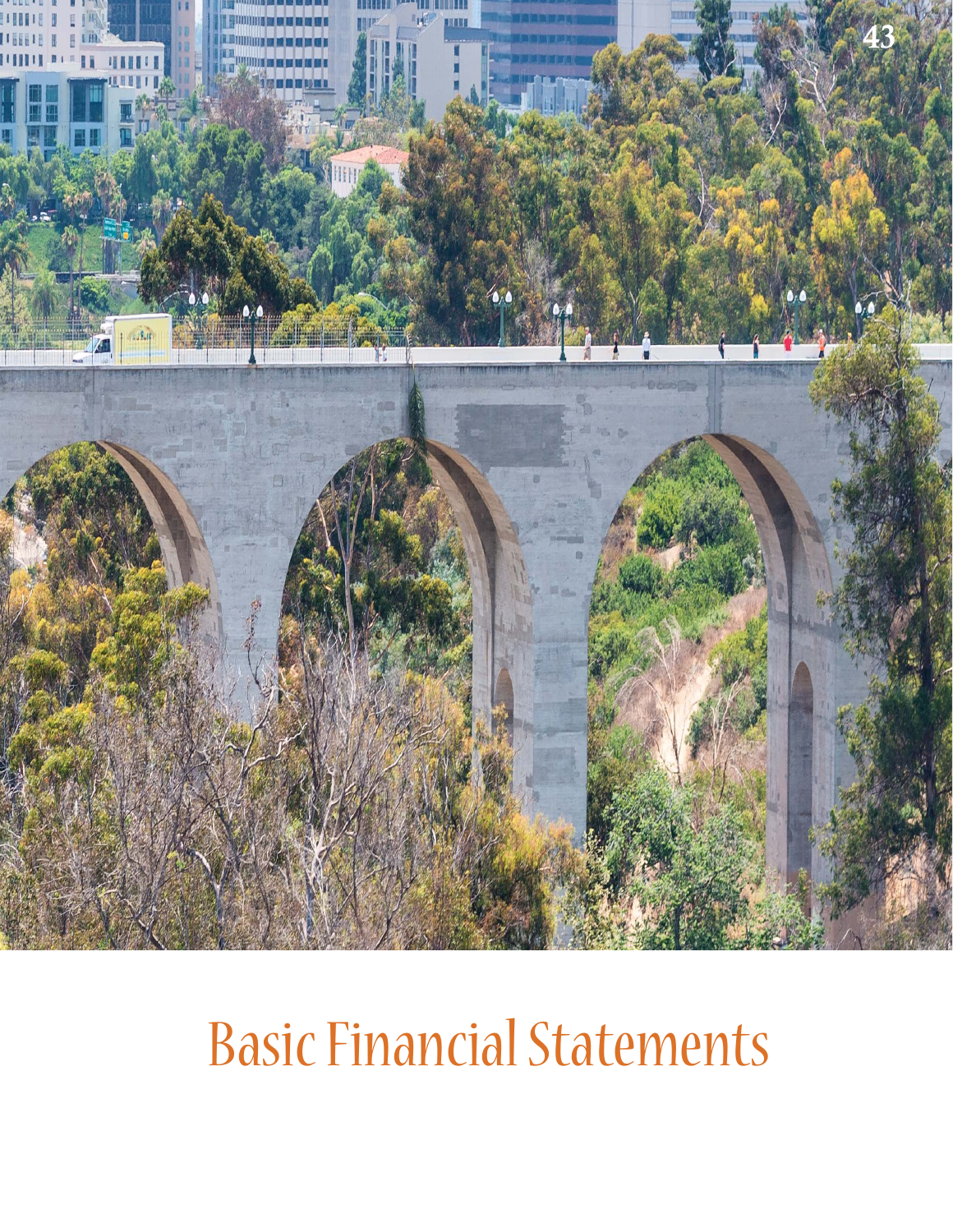#### **STATEMENT OF NET POSITION**

**June 30, 2019 (In Thousands)**

|                                                                                                                                | <b>Primary Government</b>         |                                           | <b>Component Unit</b> |                                              |
|--------------------------------------------------------------------------------------------------------------------------------|-----------------------------------|-------------------------------------------|-----------------------|----------------------------------------------|
|                                                                                                                                | Governmental<br><b>Activities</b> | <b>Business-type</b><br><b>Activities</b> | <b>Total</b>          | First 5<br><b>Commission of</b><br>San Diego |
| <b>ASSETS</b>                                                                                                                  |                                   |                                           |                       |                                              |
| Pooled cash and investments                                                                                                    | $\sqrt{2}$<br>3,324,664           | 72.812                                    | 3,397,476             | 31,906                                       |
| Cash with fiscal agents                                                                                                        | 8                                 |                                           | 8                     |                                              |
| Investments with fiscal agents                                                                                                 | 287,273                           |                                           | 287,273               | 17,018                                       |
| Receivables, net                                                                                                               | 597,241                           | 5.525                                     | 602,766               | 7.365                                        |
| Property taxes receivables, net                                                                                                | 100,534                           |                                           | 100,534               |                                              |
| Internal balances                                                                                                              | 2,716                             | (2,716)                                   |                       |                                              |
| Due from component unit                                                                                                        | 51                                |                                           | 51                    |                                              |
| Inventories                                                                                                                    | 20,377                            | 290                                       | 20,667                |                                              |
| Deposits with others                                                                                                           | 9                                 |                                           | 9                     |                                              |
| Prepaid items                                                                                                                  | 491                               | 1                                         | 492                   | $\overline{2}$                               |
| Restricted assets:                                                                                                             |                                   |                                           |                       |                                              |
| Cash with fiscal agents                                                                                                        | 706                               |                                           | 706                   |                                              |
| Investments with fiscal agents                                                                                                 | 63.465                            |                                           | 63.465                |                                              |
| Lease receivable                                                                                                               | 1,265                             |                                           | 1.265                 |                                              |
| Capital assets:                                                                                                                |                                   |                                           |                       |                                              |
| Land, easements and construction in progress                                                                                   | 636,323                           | 12,794                                    | 649,117               |                                              |
| Other capital assets, net of accumulated depreciation/                                                                         |                                   |                                           |                       |                                              |
| amortization                                                                                                                   | 3,000,535                         | 161,432                                   | 3,161,967             |                                              |
| <b>Total assets</b>                                                                                                            | 8,035,658                         | 250,138                                   | 8,285,796             | 56.291                                       |
| DEFERRED OUTFLOWS OF RESOURCES                                                                                                 |                                   |                                           |                       |                                              |
| Non-Pension:                                                                                                                   |                                   |                                           |                       |                                              |
| Unamortized loss on refunding of long-term debt                                                                                | 14.282                            |                                           | 14.282                |                                              |
| Pension:                                                                                                                       |                                   |                                           |                       |                                              |
| Contributions to the pension plan subsequent to the<br>measurement date                                                        | 497,285                           | 2.166                                     | 499,451               |                                              |
| Changes in proportionate share and differences between<br>employer's contributions and proportionate share of<br>contributions | 29,067                            | 122                                       | 29,189                |                                              |
| Changes of assumptions or other inputs                                                                                         | 340.194                           | 1.637                                     | 341.831               |                                              |
|                                                                                                                                |                                   |                                           |                       |                                              |
| Net difference between projected and actual earnings on<br>pension plan investments                                            | 12.122                            | 233                                       | 12,355                |                                              |
| Difference between expected and actual experience in the<br>total pension liability                                            | 1,951                             | 13                                        | 1,964                 |                                              |
| OPEB:                                                                                                                          |                                   |                                           |                       |                                              |
| Contributions to the OPEB plan subsequent to the<br>measurement date                                                           | 18,803                            | 89                                        | 18,892                |                                              |
| Net difference between projected and actual earnings on<br>OPEB plan investments                                               | 103                               |                                           | 103                   |                                              |
| Total deferred outflows of resources                                                                                           | 913,807                           | 4,260                                     | 918,067               |                                              |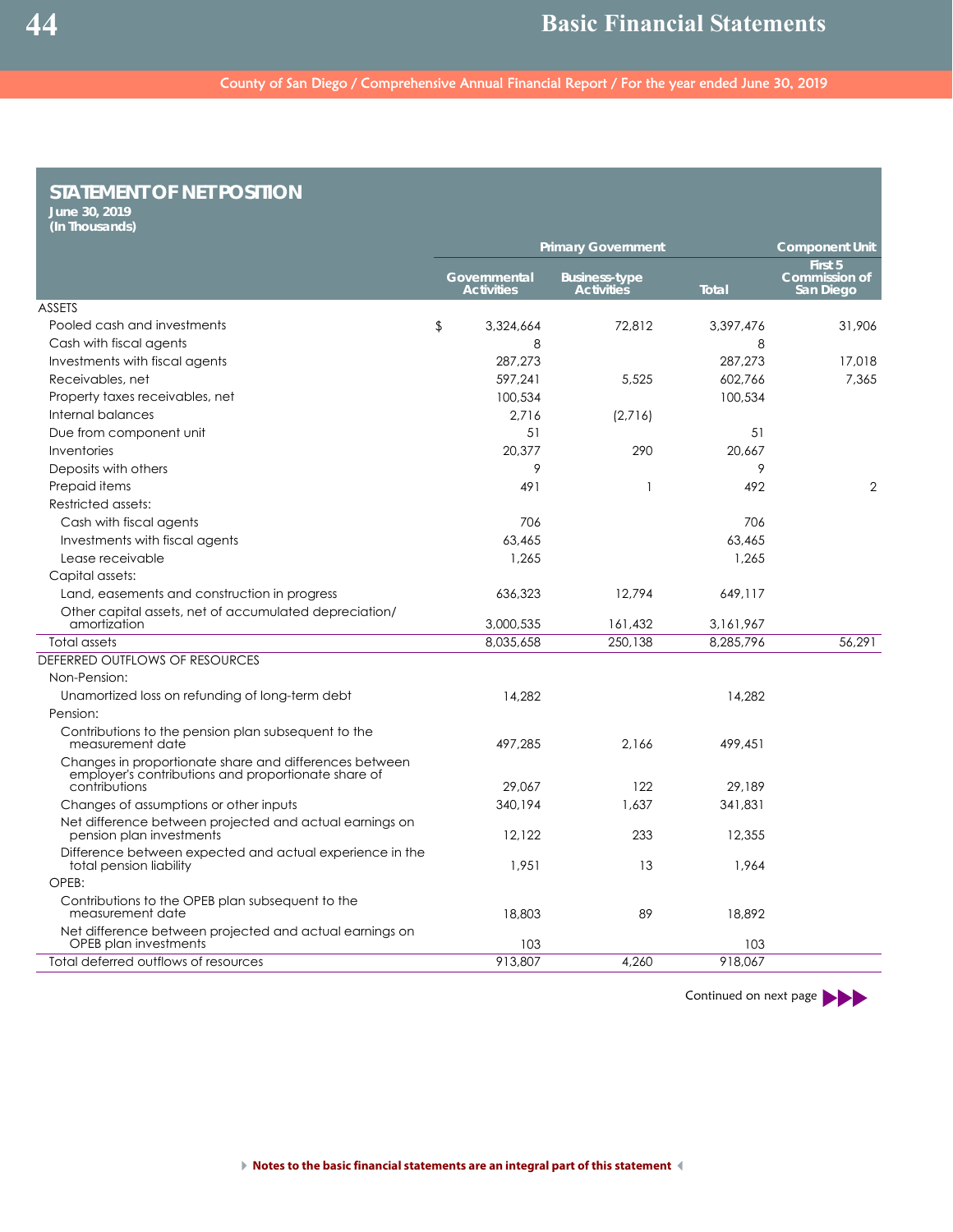## **STATEMENT OF NET POSITION**

**June 30, 2019 (In Thousands)**

| ull liivusalius)                                                                                                                           | <b>Primary Government</b>         |                                           | <b>Component Unit</b> |                                              |
|--------------------------------------------------------------------------------------------------------------------------------------------|-----------------------------------|-------------------------------------------|-----------------------|----------------------------------------------|
| (Continued)                                                                                                                                | Governmental<br><b>Activities</b> | <b>Business-type</b><br><b>Activities</b> | Total                 | First 5<br><b>Commission of</b><br>San Diego |
| <b>LIABILITIES</b>                                                                                                                         |                                   |                                           |                       |                                              |
| Accounts payable                                                                                                                           | 222,758                           | 1,293                                     | 224,051               | 9,581                                        |
| Accrued payroll                                                                                                                            | 37,214                            | 161                                       | 37,375                |                                              |
| Accrued interest                                                                                                                           | 16,264                            |                                           | 16,264                |                                              |
| Due to primary government                                                                                                                  |                                   |                                           |                       | 51                                           |
| Unearned revenue                                                                                                                           | 359,537                           | 145                                       | 359,682               | 80                                           |
| Noncurrent liabilities:                                                                                                                    |                                   |                                           |                       |                                              |
| Due within one year                                                                                                                        | 178,951                           | 187                                       | 179,138               | 46                                           |
|                                                                                                                                            | 1,618,602                         | 260                                       | 1,618,862             | 9                                            |
| Due in more than one year - other                                                                                                          |                                   |                                           |                       |                                              |
| Due in more than one year - net pension liability                                                                                          | 3,183,602                         | 14,298                                    | 3,197,900             |                                              |
| Due in more that one year - net OPEB liability                                                                                             | 118,911                           | 572                                       | 119,483               |                                              |
| <b>Total Liabilities</b>                                                                                                                   | 5,735,839                         | 16,916                                    | 5,752,755             | 9,767                                        |
| DEFERRED INFLOWS OF RESOURCES                                                                                                              |                                   |                                           |                       |                                              |
| Non-pension:                                                                                                                               |                                   |                                           |                       |                                              |
| Property taxes received in advance                                                                                                         | 11,949                            |                                           | 11,949                |                                              |
| Pension:<br>Changes in proportionate share and differences between<br>employer's contributions and proportionate share of<br>contributions | 2,210                             | 11                                        | 2,221                 |                                              |
| Differences between expected and actual experience in the<br>total pension liability                                                       | 230,350                           | 998                                       | 231,348               |                                              |
| Total deferred inflows of resources                                                                                                        | 244,509                           | 1.009                                     | 245,518               |                                              |
| <b>NET POSITION</b>                                                                                                                        |                                   |                                           |                       |                                              |
| Net investment in capital assets                                                                                                           | 3,336,893                         | 174,226                                   | 3,511,119             |                                              |
| Restricted for:                                                                                                                            |                                   |                                           |                       |                                              |
| Grantors - Housing assistance                                                                                                              | 86,395                            |                                           | 86,395                |                                              |
| Donations                                                                                                                                  | 4,256                             |                                           | 4,256                 |                                              |
| Pension stabilization                                                                                                                      |                                   |                                           |                       |                                              |
| Laws or regulations of other governments:                                                                                                  | 303,047                           |                                           | 303,047               |                                              |
| Custody of non-violent, non-serious, non-sex offenders and                                                                                 |                                   |                                           |                       |                                              |
| supervision of post release offenders                                                                                                      | 41,825                            |                                           | 41,825                |                                              |
| Future road improvements                                                                                                                   | 148,109                           |                                           | 148,109               |                                              |
| Construction, maintenance and other costs for justice,<br>health, and social facilities and programs                                       | 42,483                            |                                           | 42,483                |                                              |
| Road, park lighting maintenance, fire protection and<br>ambulance service                                                                  | 33,376                            |                                           | 33,376                |                                              |
| Air pollution activities                                                                                                                   | 28,564                            |                                           | 28,564                |                                              |
| Defray administrative costs, other general restrictions                                                                                    | 27,248                            |                                           | 27,248                |                                              |
|                                                                                                                                            | 4,149                             |                                           | 4,149                 |                                              |
| Custody and care for youthful offenders<br>Juvenile probation activities                                                                   | 8,497                             |                                           | 8,497                 |                                              |
|                                                                                                                                            |                                   |                                           |                       |                                              |
| Teeter tax loss                                                                                                                            | 9,863                             |                                           | 9,863                 |                                              |
| Mental health                                                                                                                              | 8,672                             |                                           | 8,672                 |                                              |
| Vector control<br>Improvement and maintenance of recorded document                                                                         | 8,486                             |                                           | 8.486                 |                                              |
| systems                                                                                                                                    | 19,768                            |                                           | 19,768                |                                              |
| Flood Control future drainage improvements                                                                                                 | 24,237                            |                                           | 24,237                |                                              |
| Public safety activities                                                                                                                   | 69,153                            |                                           | 69,153                |                                              |
| Other purposes                                                                                                                             | 144,701                           |                                           | 144,701               |                                              |
| First 5 Commission of San Diego                                                                                                            |                                   |                                           |                       | 46,524                                       |
| Unrestricted                                                                                                                               | (1,380,605)                       | 62,247                                    | (1,318,358)           |                                              |
| Total net position                                                                                                                         | 2,969,117<br>\$                   | 236,473                                   | 3,205,590             | 46,524                                       |
|                                                                                                                                            |                                   |                                           |                       |                                              |

 **Notes to the basic financial statements are an integral part of this statement**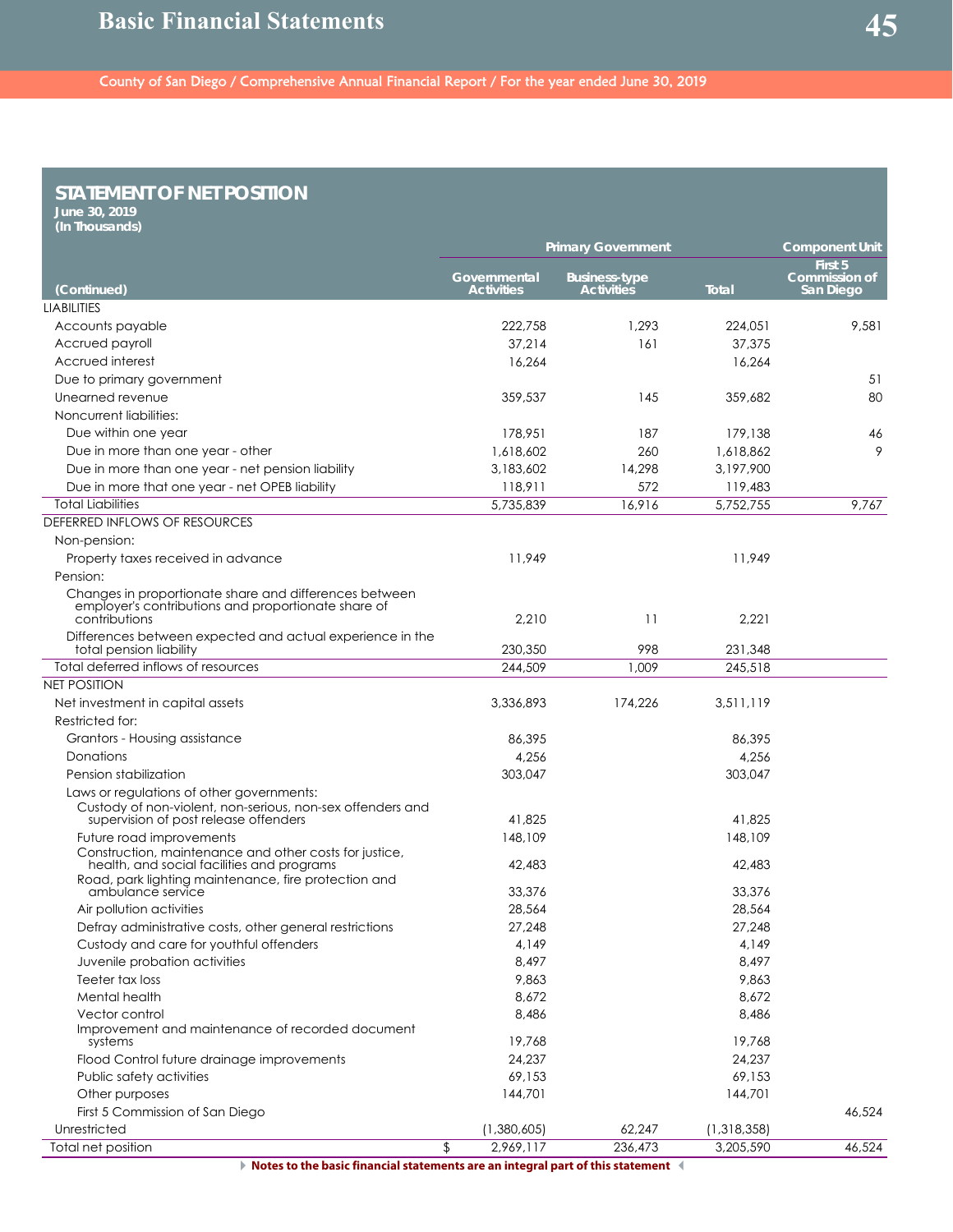#### **STATEMENT OF ACTIVITIES**

**For the Year Ended June 30, 2019 (In Thousands)**

|                                    |                 | <b>Program Revenues</b>        |                                                        |                                                      |                                                 | Net (Expense) Revenue and Changes in Net Position |               |                                       |  |  |
|------------------------------------|-----------------|--------------------------------|--------------------------------------------------------|------------------------------------------------------|-------------------------------------------------|---------------------------------------------------|---------------|---------------------------------------|--|--|
|                                    |                 |                                |                                                        |                                                      | <b>Primary Government</b>                       |                                                   |               | Component<br><b>Unit</b>              |  |  |
| <b>Functions/Programs:</b>         | <b>Expenses</b> | <b>Charges</b> for<br>Services | Operating<br><b>Grants</b> and<br><b>Contributions</b> | Capital<br><b>Grants and</b><br><b>Contributions</b> | Governmental Business-type<br><b>Activities</b> | <b>Activities</b>                                 | <b>Total</b>  | First 5<br>Commission<br>of San Diego |  |  |
| Governmental Activities:           |                 |                                |                                                        |                                                      |                                                 |                                                   |               |                                       |  |  |
| General government                 | \$<br>709,150   | 108,724                        | 132,307                                                | 115,246                                              | (352, 873)                                      |                                                   | (352, 873)    |                                       |  |  |
| Public protection                  | 1,479,542       | 252,906                        | 517.455                                                | 2,466                                                | (706, 715)                                      |                                                   | (706, 715)    |                                       |  |  |
| Public ways and<br>facilities      | 149,776         | 22.006                         | 123.014                                                | 3,679                                                | (1,077)                                         |                                                   | (1,077)       |                                       |  |  |
| Health and sanitation              | 835,771         | 129,895                        | 706.738                                                |                                                      | 862                                             |                                                   | 862           |                                       |  |  |
| Public assistance                  | 1.187.343       | 18.359                         | 1,230,158                                              |                                                      | 61.174                                          |                                                   | 61.174        |                                       |  |  |
| Education                          | 40.020          | 913                            | 6.682                                                  | 34                                                   | (32, 391)                                       |                                                   | (32, 391)     |                                       |  |  |
| Recreation and cultural            | 43,701          | 11,620                         |                                                        |                                                      | (32,081)                                        |                                                   | (32,081)      |                                       |  |  |
| Interest                           | 74,355          |                                |                                                        |                                                      | (74, 355)                                       |                                                   | (74, 355)     |                                       |  |  |
| Total governmental<br>activities   | 4,519,658       | 544,423                        | 2,716,354                                              | 121,425                                              | (1, 137, 456)                                   |                                                   | (1, 137, 456) |                                       |  |  |
| Business-type activities:          |                 |                                |                                                        |                                                      |                                                 |                                                   |               |                                       |  |  |
| Airport                            | 15,178          | 14.281                         | 20                                                     |                                                      |                                                 | (877)                                             | (877)         |                                       |  |  |
| <b>Jail Stores Commissary</b>      | 5,836           | 6.978                          |                                                        |                                                      |                                                 | 1.142                                             | 1.142         |                                       |  |  |
| <b>Sanitation District</b>         | 32,335          | 32,382                         |                                                        |                                                      |                                                 | 47                                                | 47            |                                       |  |  |
| Total business-type<br>activities  | 53,349          | 53,641                         | 20                                                     |                                                      |                                                 | 312                                               | 312           |                                       |  |  |
| Total primary<br>government        | 4,573,007       | 598,064                        | 2,716,374                                              | 121,425                                              | (1, 137, 456)                                   | 312                                               | (1, 137, 144) |                                       |  |  |
| Component Unit:                    |                 |                                |                                                        |                                                      |                                                 |                                                   |               |                                       |  |  |
| First 5 commission of<br>San Diego | 38,339<br>\$    |                                | 28,529                                                 |                                                      |                                                 |                                                   |               | (9,810)                               |  |  |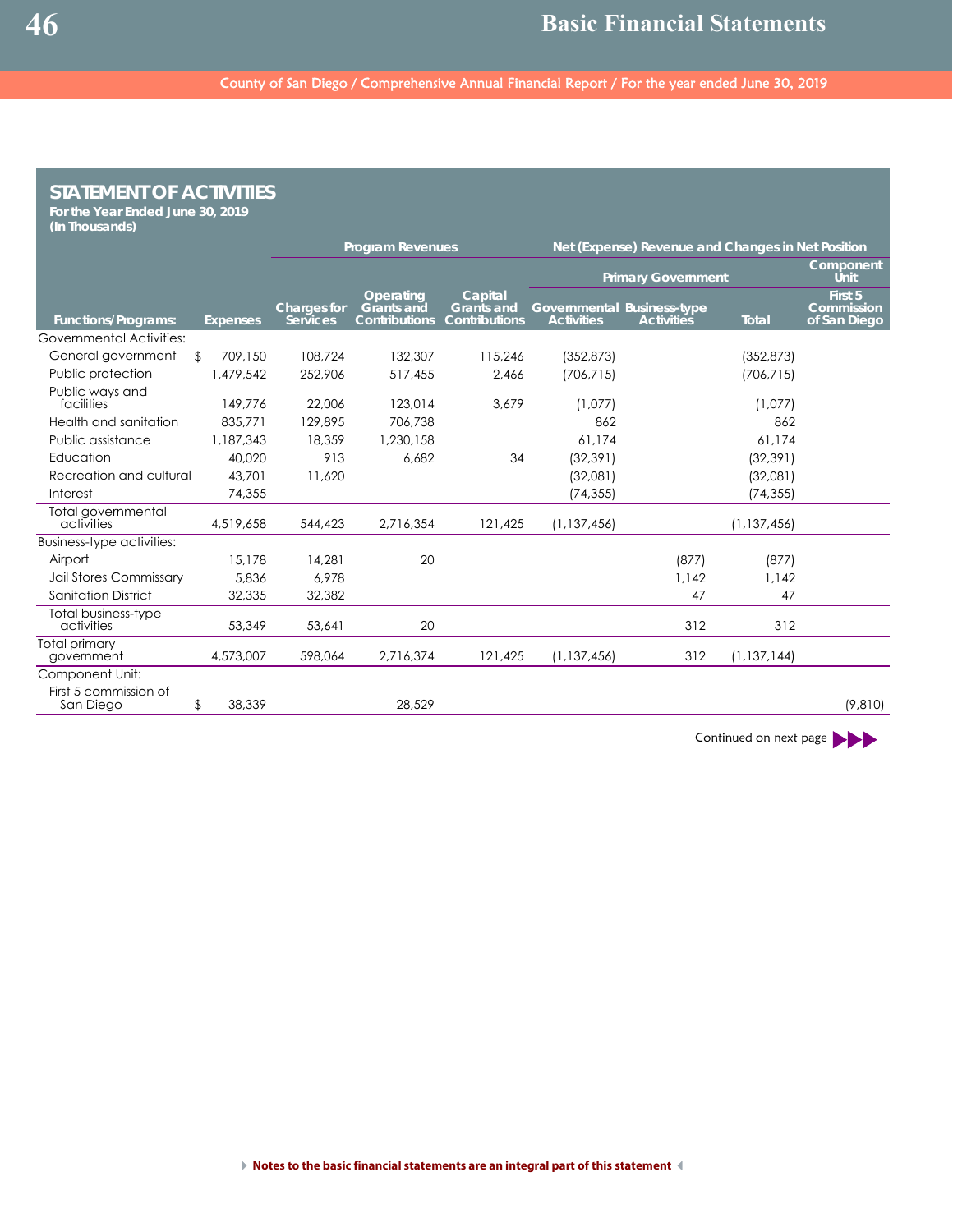## **STATEMENT OF ACTIVITIES**

**For the Year Ended June 30, 2019 (In Thousands)**

|                                                | Net (Expense) Revenue & Changes in Net Position |                                                    |                                           |               |                                       |  |  |  |  |
|------------------------------------------------|-------------------------------------------------|----------------------------------------------------|-------------------------------------------|---------------|---------------------------------------|--|--|--|--|
|                                                |                                                 | <b>Primary Government</b><br><b>Component Unit</b> |                                           |               |                                       |  |  |  |  |
| (Continued)                                    |                                                 | Governmental<br><b>Activities</b>                  | <b>Business-type</b><br><b>Activities</b> | Total         | First 5<br>Commission of<br>San Diego |  |  |  |  |
| Changes in net position:                       |                                                 |                                                    |                                           |               |                                       |  |  |  |  |
| Net (expense) revenue                          | \$                                              | (1, 137, 456)                                      | 312                                       | (1, 137, 144) | (9, 810)                              |  |  |  |  |
| Revenues:                                      |                                                 |                                                    |                                           |               |                                       |  |  |  |  |
| <b>General Revenues</b>                        |                                                 |                                                    |                                           |               |                                       |  |  |  |  |
| Taxes:                                         |                                                 |                                                    |                                           |               |                                       |  |  |  |  |
| Property taxes                                 |                                                 | 797,838                                            |                                           | 797,838       |                                       |  |  |  |  |
| Transient occupancy tax                        |                                                 | 5,785                                              |                                           | 5,785         |                                       |  |  |  |  |
| Real property transfer tax                     |                                                 | 26,521                                             |                                           | 26,521        |                                       |  |  |  |  |
| Miscellaneous taxes                            |                                                 | 6                                                  |                                           | 6             |                                       |  |  |  |  |
| Property taxes in lieu of vehicle license fees |                                                 | 417,601                                            |                                           | 417,601       |                                       |  |  |  |  |
| Sales and use taxes                            |                                                 | 32,332                                             |                                           | 32,332        |                                       |  |  |  |  |
| Total general tax revenues                     |                                                 | ,280,083                                           |                                           | 1,280,083     |                                       |  |  |  |  |
| Investment earnings                            |                                                 | 84,335                                             | 2,013                                     | 86,348        | 1,228                                 |  |  |  |  |
| Other                                          |                                                 | 90,041                                             | 2,734                                     | 92,775        |                                       |  |  |  |  |
| Total general revenues                         |                                                 | 1,454,459                                          | 4.747                                     | 1,459,206     | 1,228                                 |  |  |  |  |
| <b>Transfers</b>                               |                                                 | 5.711                                              | (5,711)                                   |               |                                       |  |  |  |  |
| Total general revenues and transfers           |                                                 | ,460,170                                           | (964)                                     | 1,459,206     | 1,228                                 |  |  |  |  |
| Change in net position                         |                                                 | 322,714                                            | (652)                                     | 322,062       | (8, 582)                              |  |  |  |  |
| Net position at beginning of year              |                                                 | 2,646,403                                          | 237,125                                   | 2,883,528     | 55,106                                |  |  |  |  |
| Net position at end of year                    | \$                                              | 2,969,117                                          | 236,473                                   | 3,205,590     | 46,524                                |  |  |  |  |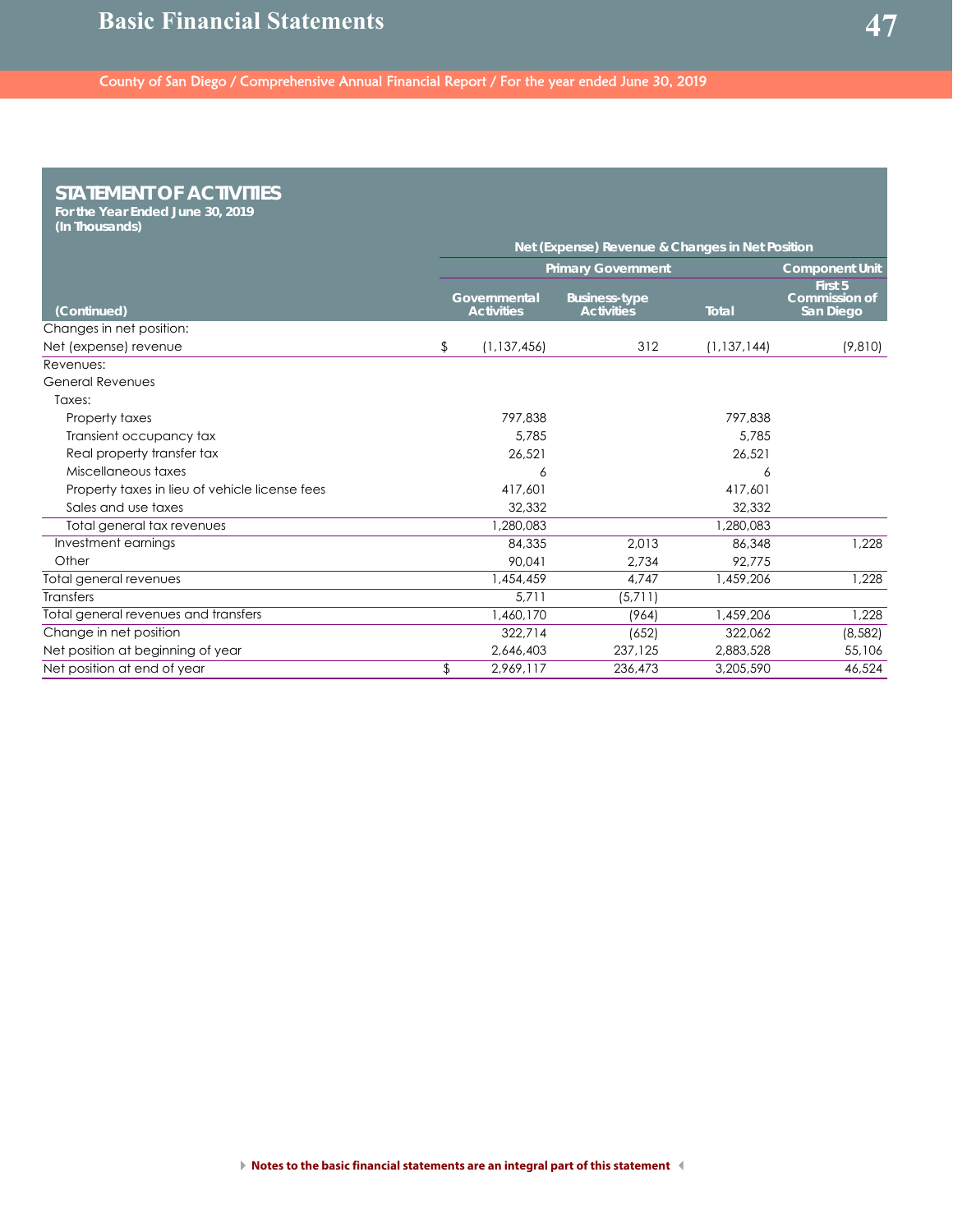| <b>BALANCE SHEET</b><br><b>GOVERNMENTAL FUNDS</b><br>June 30, 2019<br>(In Thousands) |                     |                                     |                                     |                                       |                                       |
|--------------------------------------------------------------------------------------|---------------------|-------------------------------------|-------------------------------------|---------------------------------------|---------------------------------------|
|                                                                                      | <b>General Fund</b> | <b>Public</b><br><b>Safety Fund</b> | <b>Tobacco</b><br>Endowment<br>Fund | <b>Other</b><br>Governmental<br>Funds | <b>Total</b><br>Governmental<br>Funds |
| <b>ASSETS</b>                                                                        |                     |                                     |                                     |                                       |                                       |
| Pooled cash and investments                                                          | \$<br>2,458,447     | 27.223                              | 13.396                              | 478.059                               | 2,977,125                             |
| Cash with fiscal agents                                                              | 8                   |                                     |                                     |                                       | 8                                     |
| Investments with fiscal agents                                                       | $\overline{2}$      |                                     | 287,271                             |                                       | 287,273                               |
| Receivables, net                                                                     | 412,057             | 51,391                              | 3,707                               | 104,670                               | 571,825                               |
| Property taxes receivables, net                                                      | 99.870              |                                     |                                     | 664                                   | 100.534                               |
| Due from other funds                                                                 | 90.322              | 12,727                              | 7                                   | 31.493                                | 134,549                               |
| Inventories                                                                          | 17,838              |                                     |                                     | 1,334                                 | 19,172                                |
| Deposits with others                                                                 |                     |                                     |                                     | 9                                     | 9                                     |
| Prepaid items                                                                        | 117                 |                                     |                                     | 374                                   | 491                                   |
| <b>Restricted assets:</b>                                                            |                     |                                     |                                     |                                       |                                       |
| Cash with fiscal agents                                                              | 202                 |                                     |                                     | 504                                   | 706                                   |
| Investments with fiscal agents                                                       |                     |                                     |                                     | 63,465                                | 63,465                                |
| Lease receivable                                                                     | 372                 |                                     |                                     | 893                                   | 1.265                                 |
| <b>Total assets</b>                                                                  | 3,079,235           | 91.341                              | 304.381                             | 681.465                               | 4,156,422                             |
| LIABILITIES, DEFERRED INFLOWS OF RESOURCES AND FUND<br><b>BALANCES</b>               |                     |                                     |                                     |                                       |                                       |
| <b>LIABILITIES</b>                                                                   |                     |                                     |                                     |                                       |                                       |
| Accounts payable                                                                     | 145,086             |                                     |                                     | 31.452                                | 176,538                               |
| Accrued payroll                                                                      | 34,629              |                                     |                                     | 1.686                                 | 36,315                                |
| Due to other funds                                                                   | 67,500              | 23.624                              | 4.513                               | 59,566                                | 155,203                               |
| Unearned revenue                                                                     | 324,127             |                                     |                                     | 34,574                                | 358,701                               |
| <b>Total liabilities</b>                                                             | 571,342             | 23,624                              | 4.513                               | 127,278                               | 726,757                               |
| DEFERRED INFLOWS OF RESOURCES                                                        |                     |                                     |                                     |                                       |                                       |
| Non-pension:                                                                         |                     |                                     |                                     |                                       |                                       |
| Property taxes received in advance                                                   | 11,301              |                                     |                                     | 648                                   | 11,949                                |
| Unavailable revenue                                                                  | 72,527              |                                     |                                     | 75.711                                | 148,238                               |
| Total deferred inflows of resources                                                  | 83,828              |                                     |                                     | 76,359                                | 160,187                               |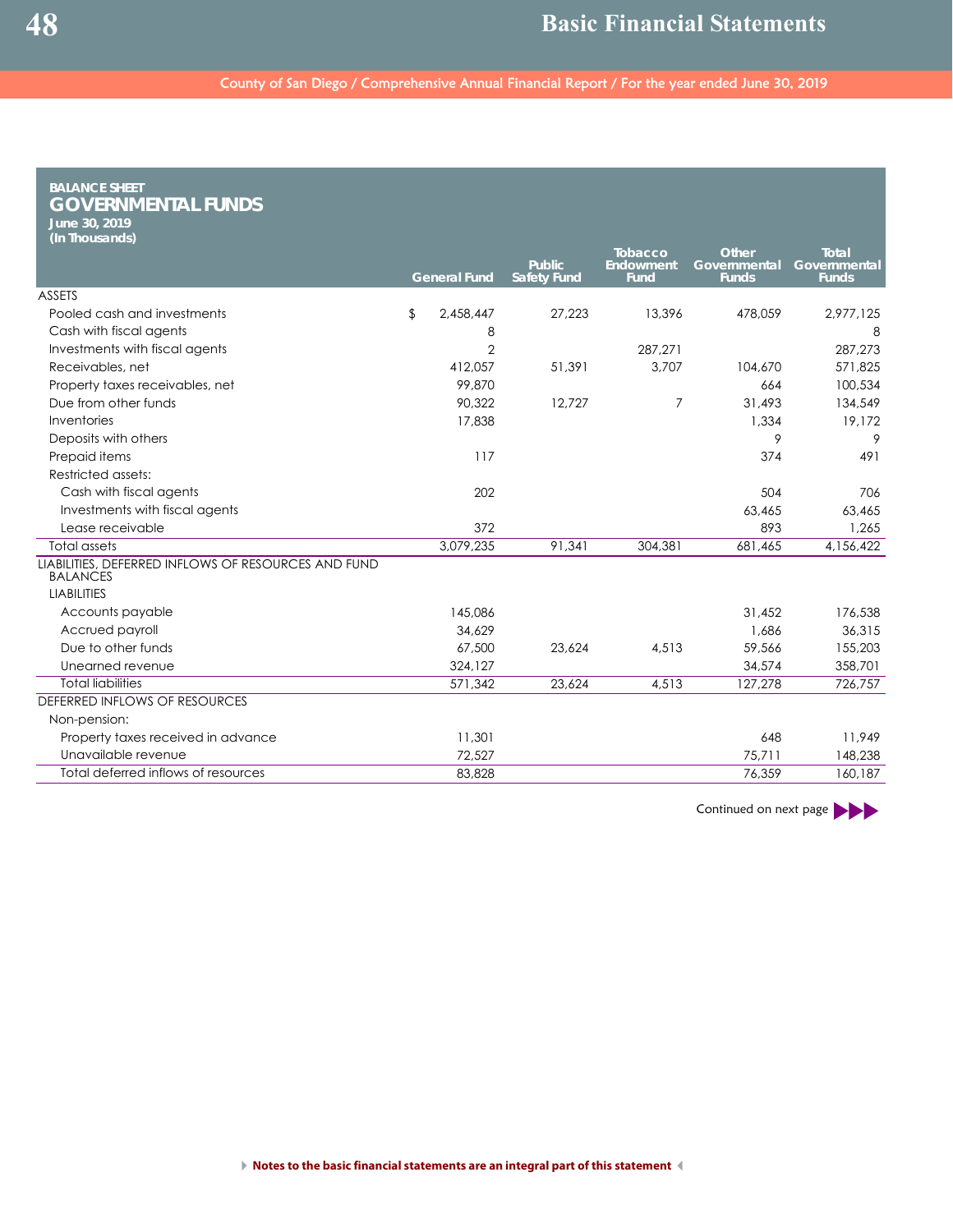| <b>BALANCE SHEET</b><br><b>GOVERNMENTAL FUNDS</b>                                                          |                     |                    |                      |                       |                       |
|------------------------------------------------------------------------------------------------------------|---------------------|--------------------|----------------------|-----------------------|-----------------------|
| June 30, 2019<br>(In Thousands)                                                                            |                     |                    |                      |                       |                       |
|                                                                                                            |                     | <b>Public</b>      | Tobacco<br>Endowment | Other<br>Governmental | Total<br>Governmental |
| (Continued)                                                                                                | <b>General Fund</b> | <b>Safety Fund</b> | Fund                 | <b>Funds</b>          | <b>Funds</b>          |
| <b>FUND BALANCES</b>                                                                                       |                     |                    |                      |                       |                       |
| Nonspendable:                                                                                              |                     |                    |                      |                       |                       |
| Not in spendable form:                                                                                     |                     |                    |                      |                       |                       |
| Loans, due from other funds and prepaids                                                                   | 29,181              |                    |                      | 4.291                 | 33,472                |
| Inventories and deposits with others                                                                       | 17,838              |                    |                      | 1,343                 | 19,181                |
| Restricted for:<br>Creditors - Debt service                                                                |                     |                    |                      |                       |                       |
| Grantors - Housing assistance                                                                              |                     |                    |                      | 67,364<br>16.696      | 67,364                |
| Donations                                                                                                  | 69.699              |                    |                      |                       | 86,395                |
| Pension stabilization                                                                                      | 4,256               |                    |                      |                       | 4,256                 |
|                                                                                                            | 303.047             |                    |                      |                       | 303.047               |
| Laws or regulations of other governments:                                                                  |                     |                    |                      |                       |                       |
| Public safety activities<br>Custody of non-violent, non-serious, non-sex offenders                         | 1.436               | 67,717             |                      |                       | 69,153                |
| and supervision of post release offenders                                                                  | 41,825              |                    |                      |                       | 41,825                |
| Improvement and maintenance of recorded<br>document systems                                                | 19.768              |                    |                      |                       | 19,768                |
| Defray administrative costs, other general restrictions                                                    | 27,248              |                    |                      |                       | 27,248                |
| Future road improvements                                                                                   |                     |                    |                      | 148,109               | 148,109               |
| Construction, maintenance and other costs for justice,<br>health, and social facilities and programs       | 42,483              |                    |                      |                       | 42,483                |
| Custody and care of youthful offenders                                                                     | 4,149               |                    |                      |                       | 4,149                 |
| Juvenile probation activities                                                                              | 8,497               |                    |                      |                       | 8.497                 |
| Fund purpose                                                                                               |                     |                    |                      | 147.276               | 147,276               |
| Other purposes                                                                                             | 86,321              |                    |                      | 24,302                | 110.623               |
| Committed to:                                                                                              |                     |                    |                      |                       |                       |
| Realignment health, mental health and social services                                                      | 51.611              |                    |                      |                       | 51.611                |
| Landfill, postclosure and landfill maintenance                                                             |                     |                    |                      | 65,582                | 65,582                |
| Capital projects' funding                                                                                  | 513,913             |                    |                      |                       | 513,913               |
| Health                                                                                                     |                     |                    | 299.868              |                       | 299,868               |
| Evaluation, acquisition, construction, or rehabilitation of<br>affordable housing for low-income residents | 23.672              |                    |                      |                       | 23.672                |
| Other purposes                                                                                             | 48,254              |                    |                      |                       | 48,254                |
| Assigned to:                                                                                               |                     |                    |                      |                       |                       |
| Subsequent one-time expenditures                                                                           | 145,327             |                    |                      |                       | 145,327               |
| Legislative and administrative services                                                                    | 127,802             |                    |                      | 2.865                 | 130,667               |
| Other purposes                                                                                             | 145,589             |                    |                      |                       | 145,589               |
| Unassigned                                                                                                 | 712,149             |                    |                      |                       | 712,149               |
| <b>Total fund balances</b>                                                                                 | 2,424,065           | 67.717             | 299.868              | 477.828               | 3,269,478             |
| Total liabilities, deferred inflows of resources and fund<br>balances                                      | \$<br>3.079.235     | 91,341             | 304,381              | 681,465               | 4,156,422             |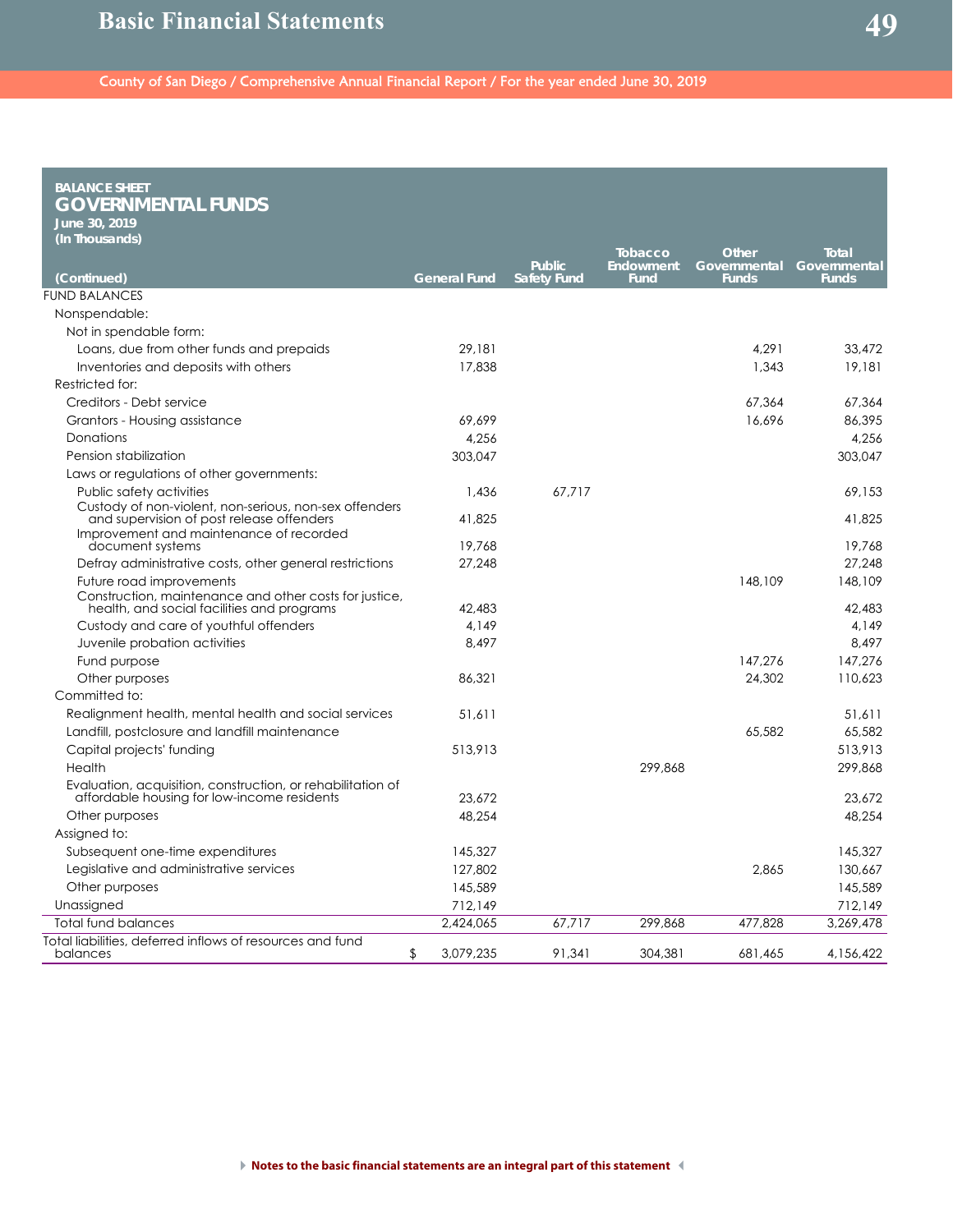County of San Diego / Comprehensive Annual Financial Report / For the year ended June 30, 2019

| RECONCILIATION OF THE GOVERNMENTAL FUNDS BALANCE SHEET TO THE GOVERNMENT-WIDE<br><b>STATEMENT OF NET POSITION</b><br>June 30, 2019<br>(In Thousands)                                                                                                                                                                                                                                                                                                                                            |                 |
|-------------------------------------------------------------------------------------------------------------------------------------------------------------------------------------------------------------------------------------------------------------------------------------------------------------------------------------------------------------------------------------------------------------------------------------------------------------------------------------------------|-----------------|
| Total fund balances - governmental funds                                                                                                                                                                                                                                                                                                                                                                                                                                                        | \$<br>3,269,478 |
| Capital assets used in governmental activities (excluding internal service funds) are not current financial resources<br>and, therefore, are not reported in the balance sheet. This amount represents capital assets net of accumulated<br>depreciation.                                                                                                                                                                                                                                       | 3,558,025       |
| Unamortized loss on refundings (to be amortized as interest expense).                                                                                                                                                                                                                                                                                                                                                                                                                           | 14,282          |
| Accrued interest on long-term debt.                                                                                                                                                                                                                                                                                                                                                                                                                                                             | (16, 264)       |
| Other long-term assets are not available to pay for current period expenditures and, therefore, are deferred in the<br>funds and recognized as revenue in the statement of activities.                                                                                                                                                                                                                                                                                                          | 148,238         |
| Long-term interest receivable on housing loans.                                                                                                                                                                                                                                                                                                                                                                                                                                                 | 19,662          |
| Deferred outflows of resources - Contributions to the pension plan subsequent to the measurement date.                                                                                                                                                                                                                                                                                                                                                                                          | 486,424         |
| Deferred outflows of resources - Contributions to the OPEB plan subsequent to the measurement date.                                                                                                                                                                                                                                                                                                                                                                                             | 18,353          |
| Deferred outflows of resources - Changes in proportionate share and differences between employer's contributions<br>and proportionate share of contributions - Pension.                                                                                                                                                                                                                                                                                                                         | 28,436          |
| Deferred outflows of resources - Changes of assumptions or other inputs - Pension.                                                                                                                                                                                                                                                                                                                                                                                                              | 332,078         |
| Deferred outflows of resources - Net difference between projected and actual earnings on pension plan investments.                                                                                                                                                                                                                                                                                                                                                                              | 10,899          |
| Deferred outflows of resources - Net difference between projected and actual earnings on OPEB plan investments.                                                                                                                                                                                                                                                                                                                                                                                 | 103             |
| Deferred outflows of resources - Differences between expected and actual experience in the total pension liability.                                                                                                                                                                                                                                                                                                                                                                             | 1,904           |
| Deferred inflows of resources - Changes in proportionate share and differences between employer's contributions and<br>proportionate share of contributions - Pension.                                                                                                                                                                                                                                                                                                                          | (2, 157)        |
| Deferred inflows of resources - Differences between expected and actual experience in the total pension liability.                                                                                                                                                                                                                                                                                                                                                                              | (225, 404)      |
| Long-term liabilities, including bonds, notes, loans payable, capital leases, claims and judgments, compensated<br>absences, landfill postclosure, pollution remediation, net pension liability, and net OPEB liability are not due and<br>payable in the current period and, therefore, are not reported in the balance sheet. (See Note 2 to the financial<br>statements; Table 3.)                                                                                                           | (4,748,848)     |
| Internal service funds are used by management to charge the costs of information technology, vehicle operations<br>and maintenance, employee benefits, public liability, road and communications services, materials and supplies<br>(purchasing), and facilities services to individual funds; and, to make loans for start-up services for new and existing<br>county service districts. The assets and liabilities of the internal service funds are included in the governmental activities |                 |
| in the statement of net position. (See Note 2 to the financial statements; Table 3.)                                                                                                                                                                                                                                                                                                                                                                                                            | 73,908          |
| Net position of governmental activities                                                                                                                                                                                                                                                                                                                                                                                                                                                         | \$<br>2,969,117 |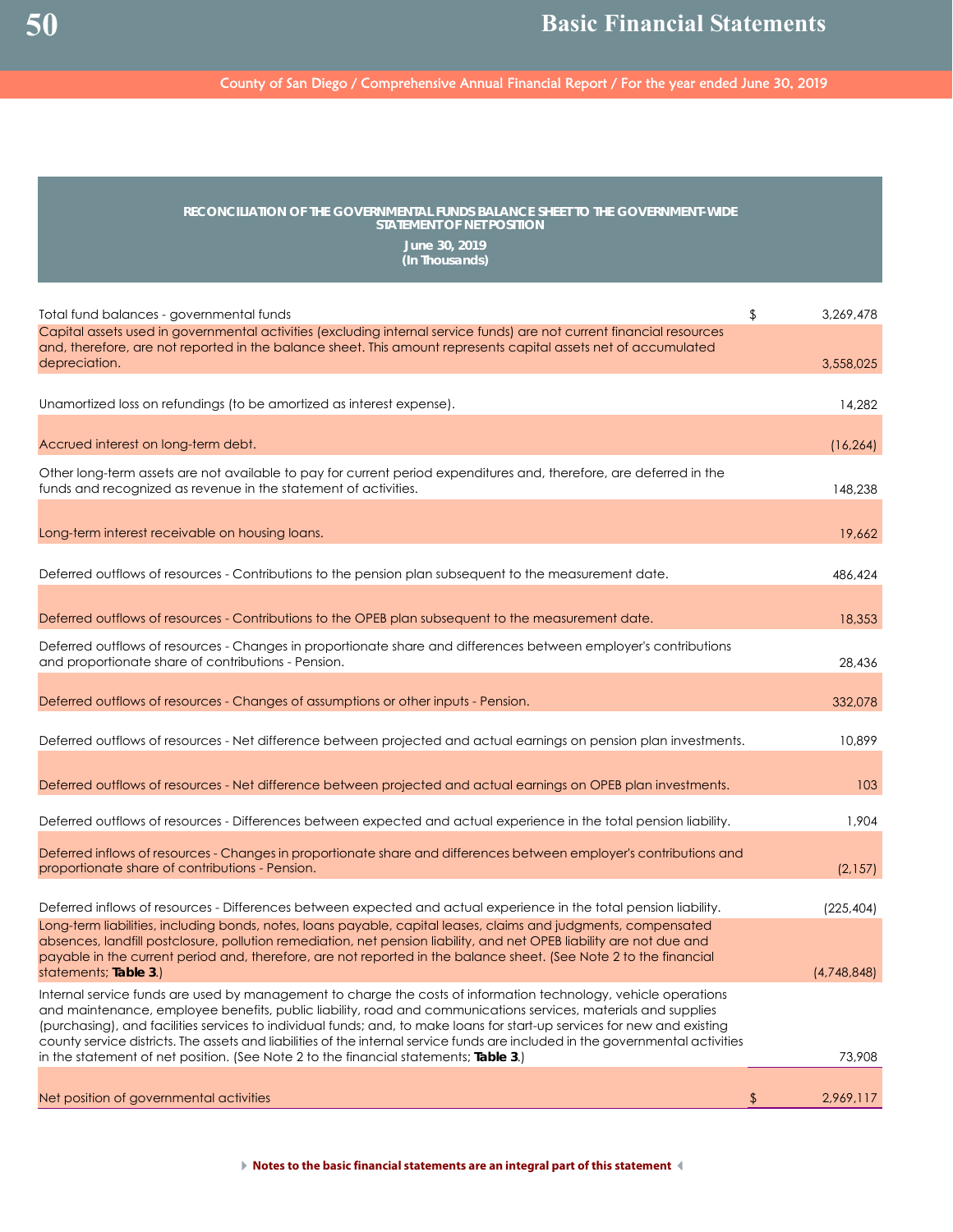| STATEMENT OF REVENUES, EXPENDITURES, AND CHANGES IN FUND BALANCES |               |                     |                              |                          |                              |                              |
|-------------------------------------------------------------------|---------------|---------------------|------------------------------|--------------------------|------------------------------|------------------------------|
| <b>GOVERNMENTAL FUNDS</b>                                         |               |                     |                              |                          |                              |                              |
| For the Year Ended June 30, 2019                                  |               |                     |                              |                          |                              |                              |
| (In Thousands)                                                    |               |                     |                              | Tobacco                  | <b>Other</b>                 | <b>Total</b>                 |
|                                                                   |               | <b>General Fund</b> | <b>Public Safety</b><br>Fund | <b>Endowment</b><br>Fund | Governmental<br><b>Funds</b> | Governmental<br><b>Funds</b> |
| Revenues:                                                         |               |                     |                              |                          |                              |                              |
| Taxes                                                             | $\frac{1}{2}$ | 1,223,597           |                              |                          | 52,987                       | 1,276,584                    |
| Licenses, permits and franchise fees                              |               | 46,778              |                              |                          | 16.173                       | 62,951                       |
| Fines, forfeitures and penalties                                  |               | 42.453              |                              |                          | 1.136                        | 43,589                       |
| Revenue from use of money and property                            |               | 63.090              | 52                           | 7.310                    | 17.152                       | 87.604                       |
| Aid from other governmental agencies:                             |               |                     |                              |                          |                              |                              |
| State                                                             |               | 1,224,649           | 293,766                      |                          | 113,113                      | 1,631,528                    |
| Federal                                                           |               | 766,244             |                              |                          | 142,967                      | 909,211                      |
| Other                                                             |               | 117,631             |                              |                          | 25,191                       | 142,822                      |
| Charges for current services                                      |               | 384,631             |                              |                          | 39.734                       | 424,365                      |
| Other                                                             |               | 28,333              |                              |                          | 50,168                       | 78,501                       |
| Total revenues                                                    |               | 3,897,406           | 293,818                      | 7,310                    | 458,621                      | 4,657,155                    |
| Expenditures:                                                     |               |                     |                              |                          |                              |                              |
| Current:                                                          |               |                     |                              |                          |                              |                              |
| General government                                                |               | 277.935             |                              | 200                      | 3,886                        | 282.021                      |
| Public protection                                                 |               | 1,557,750           |                              |                          | 11,757                       | 1,569,507                    |
| Public ways and facilities                                        |               | 4.857               |                              |                          | 84.327                       | 89,184                       |
| Health and sanitation                                             |               | 829,446             |                              |                          | 45.891                       | 875,337                      |
| Public assistance                                                 |               | 1,092,266           |                              |                          | 170,918                      | 1,263,184                    |
| Education                                                         |               | 1,346               |                              |                          | 44,361                       | 45,707                       |
| Recreation and cultural                                           |               | 40.489              |                              |                          | 2.367                        | 42.856                       |
| Capital outlay                                                    |               | 30,034              |                              |                          | 153,620                      | 183,654                      |
| Debt service:                                                     |               |                     |                              |                          |                              |                              |
| Principal                                                         |               | 21.959              |                              |                          | 60.807                       | 82.766                       |
| Interest                                                          |               | 14,585              |                              |                          | 54.796                       | 69,381                       |
| Total expenditures                                                |               | 3,870,667           |                              | 200                      | 632,730                      | 4,503,597                    |
| Excess (deficiency) of revenues over (under)<br>expenditures      |               | 26.739              | 293.818                      | 7.110                    | (174, 109)                   | 153,558                      |
| Other financing sources (uses):                                   |               |                     |                              |                          |                              |                              |
| Sale of capital assets                                            |               | 6,222               |                              |                          | 18,991                       | 25,213                       |
| Transfers in                                                      |               | 305,547             |                              |                          | 222.367                      | 527,914                      |
| Transfers out                                                     |               | (222, 301)          | (285, 540)                   | (6,000)                  | (20,050)                     | (533, 891)                   |
| Total other financing sources (uses)                              |               | 89,468              | (285, 540)                   | (6,000)                  | 221,308                      | 19,236                       |
| Net change in fund balances                                       |               | 116,207             | 8,278                        | 1,110                    | 47,199                       | 172,794                      |
| Fund balance at beginning of year                                 |               | 2,307,127           | 59,439                       | 298,758                  | 431,003                      | 3,096,327                    |
| Increase (decrease) in nonspendable inventories                   |               | 731                 |                              |                          | (374)                        | 357                          |
| Fund balances at end of year                                      | \$            | 2,424,065           | 67,717                       | 299.868                  | 477,828                      | 3,269,478                    |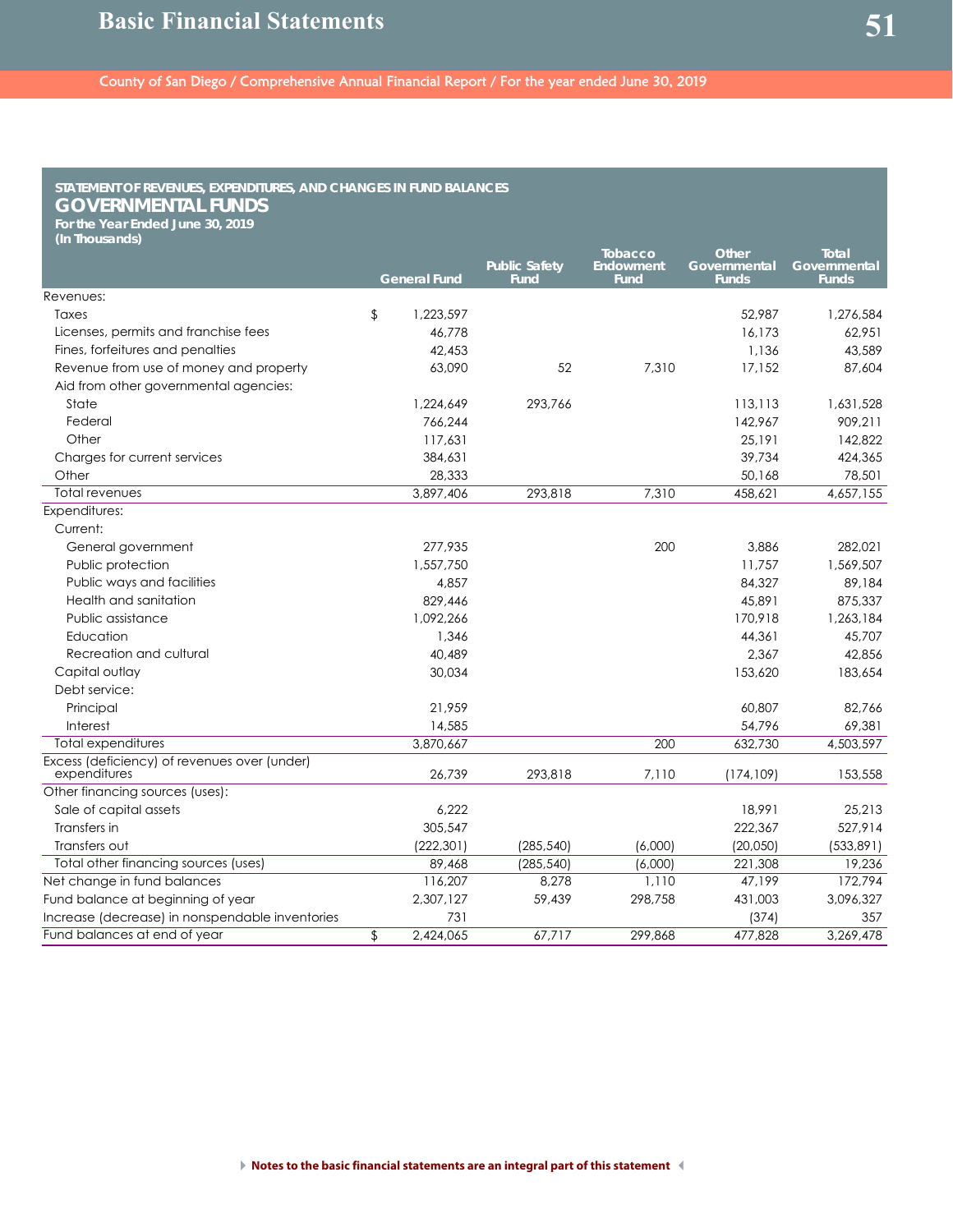County of San Diego / Comprehensive Annual Financial Report / For the year ended June 30, 2019

| RECONCILIATION OF THE STATEMENT OF REVENUES, EXPENDITURES, AND CHANGES IN FUND BALANCES OF GOVERNMENTAL FUNDS TO THE<br><b>GOVERNMENT-WIDE STATEMENT OF ACTIVITIES</b><br>For the Year Ended June 30, 2019<br>(In Thousands)                                                                                                                                                                                                                                                                     |               |
|--------------------------------------------------------------------------------------------------------------------------------------------------------------------------------------------------------------------------------------------------------------------------------------------------------------------------------------------------------------------------------------------------------------------------------------------------------------------------------------------------|---------------|
| Net change in fund balances - total governmental funds                                                                                                                                                                                                                                                                                                                                                                                                                                           | \$<br>172,794 |
| Governmental funds accrue property tax revenue which is deemed collectible within 60 days. However, for the<br>statement of activities the total amount estimated to ultimately be collected is accrued.                                                                                                                                                                                                                                                                                         | 3,499         |
| Revenues that do not provide current financial resources are not reported as revenues in the funds (deferred inflows)<br>but are recognized as revenue in the statement of activities.                                                                                                                                                                                                                                                                                                           | 7,758         |
| Revenues earned on long-term housing loans.                                                                                                                                                                                                                                                                                                                                                                                                                                                      | 19,662        |
|                                                                                                                                                                                                                                                                                                                                                                                                                                                                                                  |               |
| Adjustment to nonspendable inventories.                                                                                                                                                                                                                                                                                                                                                                                                                                                          | 357           |
| Change in accounting estimate for postclosure costs - (public protection function) - San Marcos landfill.                                                                                                                                                                                                                                                                                                                                                                                        | (426)         |
| Change in accounting estimate for pollution remediation - (general government function).                                                                                                                                                                                                                                                                                                                                                                                                         | (721)         |
| Governmental funds report capital outlays as expenditures. However, in the statement of activities the cost of those<br>assets is allocated over their estimated useful lives and reported as depreciation expense. (See Note 2 to the financial<br>statements; Table 4.)                                                                                                                                                                                                                        | 20,830        |
| The net effect of various miscellaneous transactions involving capital assets (i.e., sales, trade-ins, and donations) is to<br>increase net position. (See Note 2 to the financial statements; Table 4.)                                                                                                                                                                                                                                                                                         | 53,096        |
| Contributions to the pension plan subsequent to the measurement date.                                                                                                                                                                                                                                                                                                                                                                                                                            | 486,424       |
| The issuance of long-term debt (e.g. bonds, notes, loans and capital leases) provides current financial resources to<br>governmental funds, while the repayment of the principal of long-term debt consumes the current financial resources<br>of governmental funds. Neither transaction, however, has any effect on net position. Also, governmental funds report<br>the effect of issuance costs, premiums, discounts, and similar items when debt is first issued, whereas these amounts are |               |
| deferred and amortized in the statement of activities. (See Note 2 to the financial statements; Table 4.)                                                                                                                                                                                                                                                                                                                                                                                        | 82,766        |
| Some expenses reported in the statement of activities do not require the use of current financial resources and<br>therefore, are not reported as expenditures in governmental funds. (See Note 2 to the financial statements; Table 4.)                                                                                                                                                                                                                                                         | (535, 122)    |
| Internal service funds are used by management to charge the costs of centralized services to individual funds. The net<br>revenue (expense) of internal service funds is reported within governmental activities. (See Note 2 to the financial<br>statements; Table 4.)                                                                                                                                                                                                                          | 11,797        |
|                                                                                                                                                                                                                                                                                                                                                                                                                                                                                                  |               |
| Change in net position - governmental activities.                                                                                                                                                                                                                                                                                                                                                                                                                                                | \$<br>322,714 |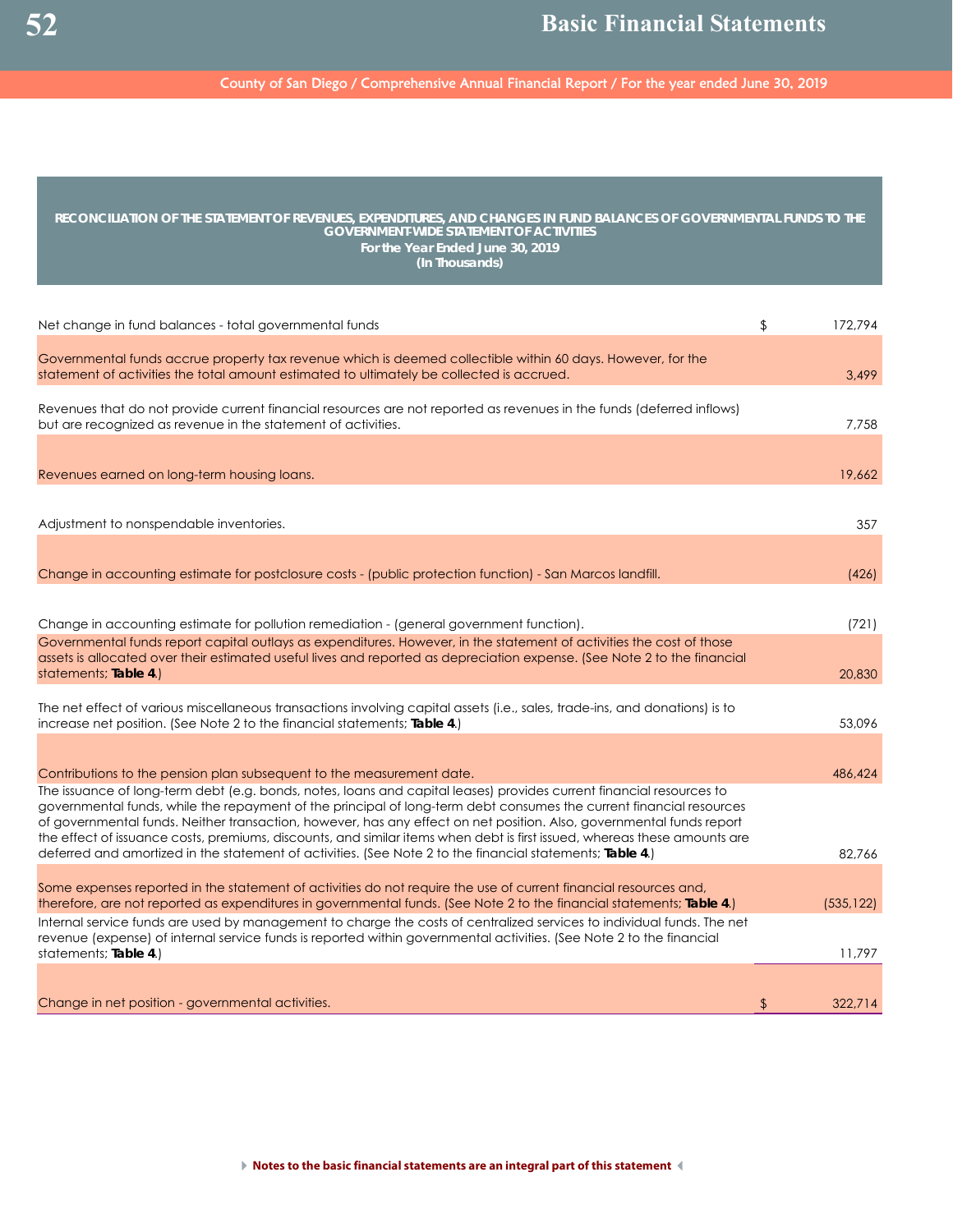| STATEMENT OF NET POSITION<br><b>PROPRIETARY FUNDS</b><br>June 30, 2019                                                      |                |                                           |                                         |
|-----------------------------------------------------------------------------------------------------------------------------|----------------|-------------------------------------------|-----------------------------------------|
| (In Thousands)                                                                                                              |                |                                           |                                         |
|                                                                                                                             |                | <b>Business-type</b><br><b>Activities</b> | Governmental<br><b>Activities</b>       |
|                                                                                                                             |                | <b>Enterprise Funds</b>                   | <b>Internal Service</b><br><b>Funds</b> |
| <b>ASSETS</b>                                                                                                               |                |                                           |                                         |
| Current assets:                                                                                                             |                |                                           |                                         |
| Pooled cash and investments                                                                                                 | $\updownarrow$ | 72.812                                    | 347,539                                 |
| Receivables, net                                                                                                            |                | 2.097                                     | 4.242                                   |
| Due from other funds                                                                                                        |                | 404                                       | 31,305                                  |
| Inventories                                                                                                                 |                | 290                                       | 1.205                                   |
| Prepaid items                                                                                                               |                |                                           |                                         |
| <b>Total current assets</b>                                                                                                 |                | 75,604                                    | 384,291                                 |
| Noncurrent assets:                                                                                                          |                |                                           |                                         |
| Due from other funds                                                                                                        |                | 3,428                                     | 20                                      |
| Capital assets:                                                                                                             |                |                                           |                                         |
| Land                                                                                                                        |                | 11,593                                    |                                         |
| Construction in progress                                                                                                    |                | 1,201                                     | 1.289                                   |
| <b>Buildings and improvements</b>                                                                                           |                | 139.068                                   | 2.963                                   |
| Equipment                                                                                                                   |                | 6.624                                     | 178,352                                 |
| Software                                                                                                                    |                | 297                                       | 4.547                                   |
| Road infrastructure                                                                                                         |                | 20,400                                    |                                         |
| Sewer infrastructure                                                                                                        |                | 107,601                                   |                                         |
| Accumulated depreciation/amortization                                                                                       |                | (112, 558)                                | (108, 318)                              |
| Total noncurrent assets                                                                                                     |                | 177,654                                   | 78.853                                  |
| Total assets                                                                                                                |                | 253,258                                   | 463,144                                 |
| DEFERRED OUTFLOWS OF RESOURCES                                                                                              |                |                                           |                                         |
| Pension:                                                                                                                    |                |                                           |                                         |
| Contributions to the pension plan subsequent to the measurement date                                                        |                | 2.166                                     | 10.861                                  |
| Changes in proportionate share and differences between employer's contributions and<br>proportionate share of contributions |                | 122                                       | 631                                     |
| Changes of assumptions or other inputs                                                                                      |                | 1.637                                     | 8.116                                   |
| Net difference between projected and actual earnings on pension plan investments                                            |                | 233                                       | 1,223                                   |
| Difference between expected and actual experience in the total pension liability                                            |                | 13                                        | 47                                      |
| OPEB:                                                                                                                       |                |                                           |                                         |
| Contributions to the OPEB plan subsequent to the measurement date                                                           |                | 89                                        | 450                                     |
| Total deferred outflows of resources                                                                                        |                | 4.260                                     | 21,328                                  |
|                                                                                                                             |                |                                           |                                         |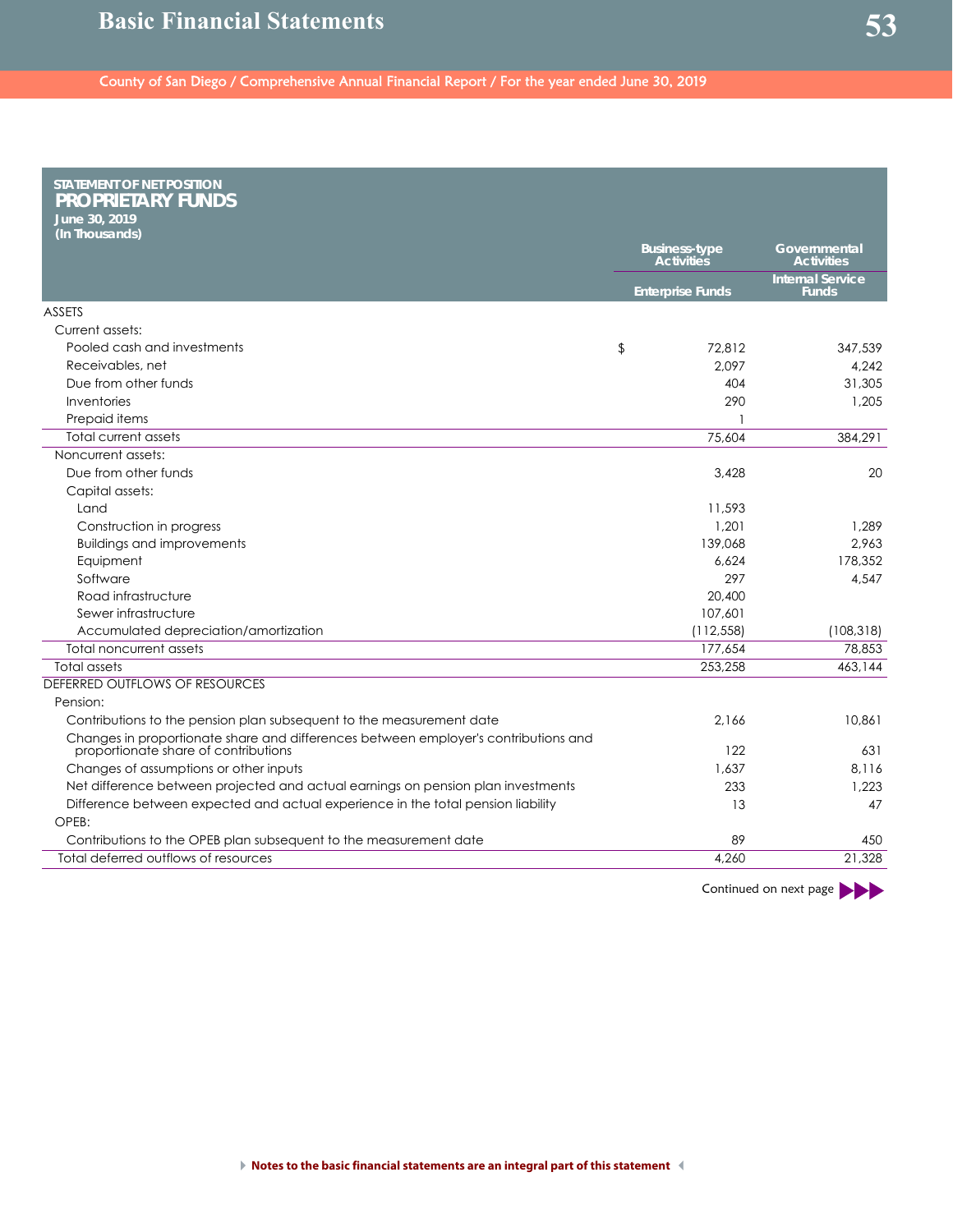| June 30, 2019<br>(In Thousands)<br><b>Business-type</b><br>Governmental<br><b>Activities</b><br><b>Activities</b><br><b>Internal Service</b><br>(Continued)<br><b>Enterprise Funds</b><br><b>Funds</b><br><b>LIABILITIES</b><br><b>Current liabilities:</b><br>Accounts payable<br>1.293<br>46,220<br>Accrued payroll<br>161<br>899<br>Due to other funds<br>3.785<br>5.727<br>Unearned revenue<br>145<br>836<br>284<br>Loans payable<br>Compensated absences<br>187<br>1.080<br>51.438<br>Claims and judgments<br><b>Total current liabilities</b><br>5,571<br>106,484<br>Noncurrent liabilities:<br>927<br>Loans payable<br>Compensated absences<br>260<br>1.502<br>Claims and judgments<br>221.437<br>Net pension liability<br>71.654<br>14,298<br>Net OPEB liability<br>572<br>2,896<br><b>Total noncurrent liabilities</b><br>15,130<br>298,416<br><b>Total liabilities</b><br>404,900<br>20.701<br>DEFERRED INFLOWS OF RESOURCES<br>Pension:<br>Changes in proportionate share and differences between employer's contributions and<br>proportionate share of contributions<br>$\overline{11}$<br>53<br>998<br>Differences between expected and actual experience in the total pension liability<br>4,946<br>Total deferred inflows of resources<br>1.009<br>4.999<br><b>NET POSITION</b><br>Net investment in capital assets<br>174,226<br>78,833<br>Unrestricted net position<br>61,582<br>(4,260)<br>Total net position<br>\$<br>235,808<br>74,573 | <b>STATEMENT OF NET POSITION</b><br><b>PROPRIETARY FUNDS</b> |  |
|-------------------------------------------------------------------------------------------------------------------------------------------------------------------------------------------------------------------------------------------------------------------------------------------------------------------------------------------------------------------------------------------------------------------------------------------------------------------------------------------------------------------------------------------------------------------------------------------------------------------------------------------------------------------------------------------------------------------------------------------------------------------------------------------------------------------------------------------------------------------------------------------------------------------------------------------------------------------------------------------------------------------------------------------------------------------------------------------------------------------------------------------------------------------------------------------------------------------------------------------------------------------------------------------------------------------------------------------------------------------------------------------------------------------------------------------------------------|--------------------------------------------------------------|--|
|                                                                                                                                                                                                                                                                                                                                                                                                                                                                                                                                                                                                                                                                                                                                                                                                                                                                                                                                                                                                                                                                                                                                                                                                                                                                                                                                                                                                                                                             |                                                              |  |
|                                                                                                                                                                                                                                                                                                                                                                                                                                                                                                                                                                                                                                                                                                                                                                                                                                                                                                                                                                                                                                                                                                                                                                                                                                                                                                                                                                                                                                                             |                                                              |  |
|                                                                                                                                                                                                                                                                                                                                                                                                                                                                                                                                                                                                                                                                                                                                                                                                                                                                                                                                                                                                                                                                                                                                                                                                                                                                                                                                                                                                                                                             |                                                              |  |
|                                                                                                                                                                                                                                                                                                                                                                                                                                                                                                                                                                                                                                                                                                                                                                                                                                                                                                                                                                                                                                                                                                                                                                                                                                                                                                                                                                                                                                                             |                                                              |  |
|                                                                                                                                                                                                                                                                                                                                                                                                                                                                                                                                                                                                                                                                                                                                                                                                                                                                                                                                                                                                                                                                                                                                                                                                                                                                                                                                                                                                                                                             |                                                              |  |
|                                                                                                                                                                                                                                                                                                                                                                                                                                                                                                                                                                                                                                                                                                                                                                                                                                                                                                                                                                                                                                                                                                                                                                                                                                                                                                                                                                                                                                                             |                                                              |  |
|                                                                                                                                                                                                                                                                                                                                                                                                                                                                                                                                                                                                                                                                                                                                                                                                                                                                                                                                                                                                                                                                                                                                                                                                                                                                                                                                                                                                                                                             |                                                              |  |
|                                                                                                                                                                                                                                                                                                                                                                                                                                                                                                                                                                                                                                                                                                                                                                                                                                                                                                                                                                                                                                                                                                                                                                                                                                                                                                                                                                                                                                                             |                                                              |  |
|                                                                                                                                                                                                                                                                                                                                                                                                                                                                                                                                                                                                                                                                                                                                                                                                                                                                                                                                                                                                                                                                                                                                                                                                                                                                                                                                                                                                                                                             |                                                              |  |
|                                                                                                                                                                                                                                                                                                                                                                                                                                                                                                                                                                                                                                                                                                                                                                                                                                                                                                                                                                                                                                                                                                                                                                                                                                                                                                                                                                                                                                                             |                                                              |  |
|                                                                                                                                                                                                                                                                                                                                                                                                                                                                                                                                                                                                                                                                                                                                                                                                                                                                                                                                                                                                                                                                                                                                                                                                                                                                                                                                                                                                                                                             |                                                              |  |
|                                                                                                                                                                                                                                                                                                                                                                                                                                                                                                                                                                                                                                                                                                                                                                                                                                                                                                                                                                                                                                                                                                                                                                                                                                                                                                                                                                                                                                                             |                                                              |  |
|                                                                                                                                                                                                                                                                                                                                                                                                                                                                                                                                                                                                                                                                                                                                                                                                                                                                                                                                                                                                                                                                                                                                                                                                                                                                                                                                                                                                                                                             |                                                              |  |
|                                                                                                                                                                                                                                                                                                                                                                                                                                                                                                                                                                                                                                                                                                                                                                                                                                                                                                                                                                                                                                                                                                                                                                                                                                                                                                                                                                                                                                                             |                                                              |  |
|                                                                                                                                                                                                                                                                                                                                                                                                                                                                                                                                                                                                                                                                                                                                                                                                                                                                                                                                                                                                                                                                                                                                                                                                                                                                                                                                                                                                                                                             |                                                              |  |
|                                                                                                                                                                                                                                                                                                                                                                                                                                                                                                                                                                                                                                                                                                                                                                                                                                                                                                                                                                                                                                                                                                                                                                                                                                                                                                                                                                                                                                                             |                                                              |  |
|                                                                                                                                                                                                                                                                                                                                                                                                                                                                                                                                                                                                                                                                                                                                                                                                                                                                                                                                                                                                                                                                                                                                                                                                                                                                                                                                                                                                                                                             |                                                              |  |
|                                                                                                                                                                                                                                                                                                                                                                                                                                                                                                                                                                                                                                                                                                                                                                                                                                                                                                                                                                                                                                                                                                                                                                                                                                                                                                                                                                                                                                                             |                                                              |  |
|                                                                                                                                                                                                                                                                                                                                                                                                                                                                                                                                                                                                                                                                                                                                                                                                                                                                                                                                                                                                                                                                                                                                                                                                                                                                                                                                                                                                                                                             |                                                              |  |
|                                                                                                                                                                                                                                                                                                                                                                                                                                                                                                                                                                                                                                                                                                                                                                                                                                                                                                                                                                                                                                                                                                                                                                                                                                                                                                                                                                                                                                                             |                                                              |  |
|                                                                                                                                                                                                                                                                                                                                                                                                                                                                                                                                                                                                                                                                                                                                                                                                                                                                                                                                                                                                                                                                                                                                                                                                                                                                                                                                                                                                                                                             |                                                              |  |
|                                                                                                                                                                                                                                                                                                                                                                                                                                                                                                                                                                                                                                                                                                                                                                                                                                                                                                                                                                                                                                                                                                                                                                                                                                                                                                                                                                                                                                                             |                                                              |  |
|                                                                                                                                                                                                                                                                                                                                                                                                                                                                                                                                                                                                                                                                                                                                                                                                                                                                                                                                                                                                                                                                                                                                                                                                                                                                                                                                                                                                                                                             |                                                              |  |
|                                                                                                                                                                                                                                                                                                                                                                                                                                                                                                                                                                                                                                                                                                                                                                                                                                                                                                                                                                                                                                                                                                                                                                                                                                                                                                                                                                                                                                                             |                                                              |  |
|                                                                                                                                                                                                                                                                                                                                                                                                                                                                                                                                                                                                                                                                                                                                                                                                                                                                                                                                                                                                                                                                                                                                                                                                                                                                                                                                                                                                                                                             |                                                              |  |
|                                                                                                                                                                                                                                                                                                                                                                                                                                                                                                                                                                                                                                                                                                                                                                                                                                                                                                                                                                                                                                                                                                                                                                                                                                                                                                                                                                                                                                                             |                                                              |  |
|                                                                                                                                                                                                                                                                                                                                                                                                                                                                                                                                                                                                                                                                                                                                                                                                                                                                                                                                                                                                                                                                                                                                                                                                                                                                                                                                                                                                                                                             |                                                              |  |
|                                                                                                                                                                                                                                                                                                                                                                                                                                                                                                                                                                                                                                                                                                                                                                                                                                                                                                                                                                                                                                                                                                                                                                                                                                                                                                                                                                                                                                                             |                                                              |  |
|                                                                                                                                                                                                                                                                                                                                                                                                                                                                                                                                                                                                                                                                                                                                                                                                                                                                                                                                                                                                                                                                                                                                                                                                                                                                                                                                                                                                                                                             |                                                              |  |
|                                                                                                                                                                                                                                                                                                                                                                                                                                                                                                                                                                                                                                                                                                                                                                                                                                                                                                                                                                                                                                                                                                                                                                                                                                                                                                                                                                                                                                                             |                                                              |  |
|                                                                                                                                                                                                                                                                                                                                                                                                                                                                                                                                                                                                                                                                                                                                                                                                                                                                                                                                                                                                                                                                                                                                                                                                                                                                                                                                                                                                                                                             |                                                              |  |
|                                                                                                                                                                                                                                                                                                                                                                                                                                                                                                                                                                                                                                                                                                                                                                                                                                                                                                                                                                                                                                                                                                                                                                                                                                                                                                                                                                                                                                                             |                                                              |  |

| Reconciliation between net position - enterprise funds and net position of business-type activities as reported in the<br>government-wide statement of net position |         |
|---------------------------------------------------------------------------------------------------------------------------------------------------------------------|---------|
| Total net position                                                                                                                                                  | 235,808 |
| Adjustment to reflect the consolidation of internal service fund activities related to enterprise<br>funds                                                          | 665     |
| Net position of business-type activities                                                                                                                            | 236,473 |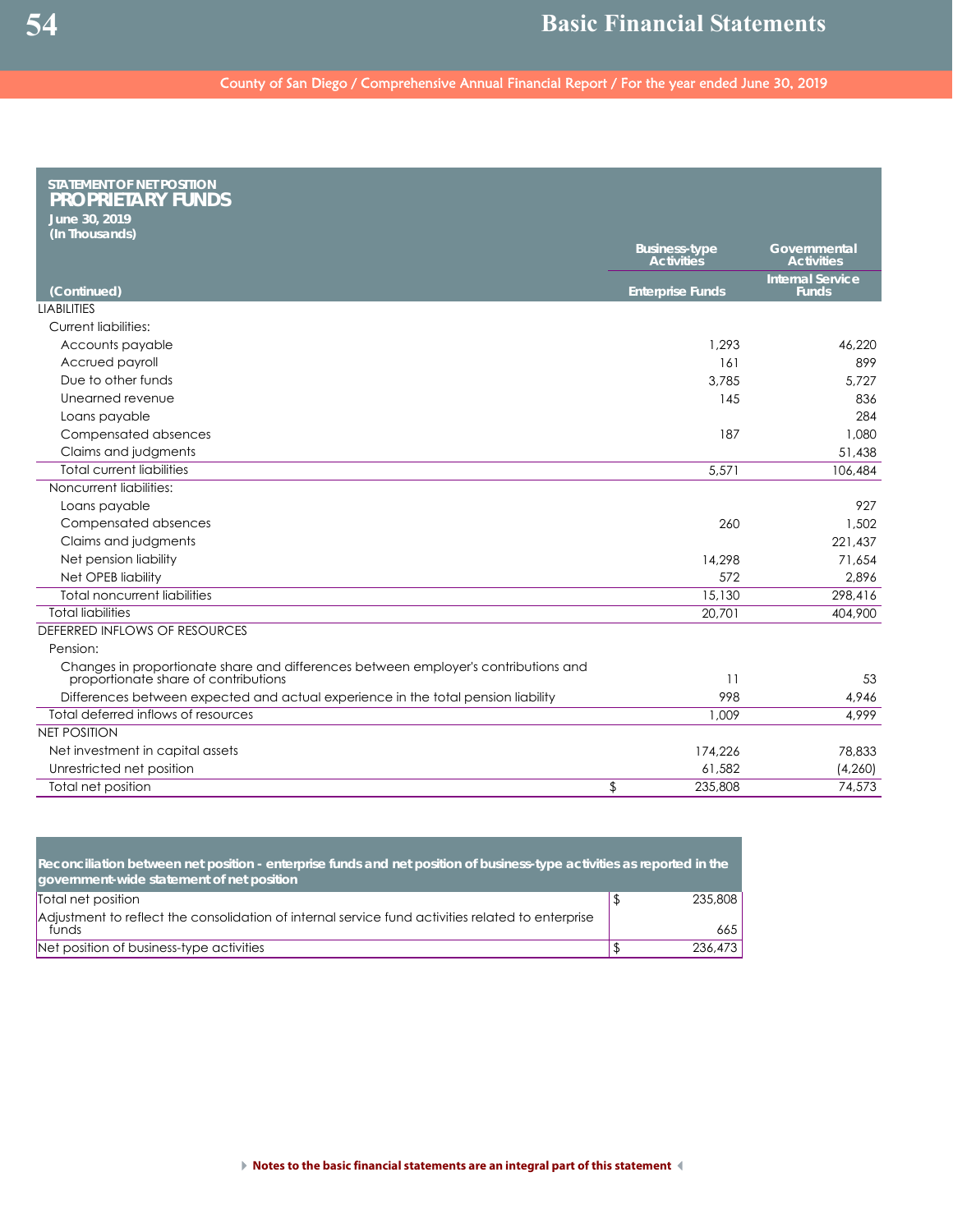| STATEMENT OF REVENUES, EXPENSES, AND CHANGES IN NET POSITION<br><b>PROPRIETARY FUNDS</b><br>For the Year Ended June 30, 2019<br>(In Thousands) |                          |                                           |                                         |
|------------------------------------------------------------------------------------------------------------------------------------------------|--------------------------|-------------------------------------------|-----------------------------------------|
|                                                                                                                                                |                          | <b>Business-type</b><br><b>Activities</b> | Governmental<br><b>Activities</b>       |
|                                                                                                                                                |                          | <b>Enterprise Funds</b>                   | <b>Internal Service</b><br><b>Funds</b> |
| Operating revenues:                                                                                                                            |                          |                                           |                                         |
| Charges for current services                                                                                                                   | \$                       | 53.641                                    | 455,660                                 |
| Other                                                                                                                                          |                          | 2.734                                     | 3,447                                   |
| Total operating revenues                                                                                                                       |                          | 56,375                                    | 459,107                                 |
| Operating expenses:                                                                                                                            |                          |                                           |                                         |
| Salaries and employee benefits                                                                                                                 |                          | 9,253                                     | 50,969                                  |
| Repairs and maintenance                                                                                                                        |                          | 6,852                                     | 50,005                                  |
| Equipment rental                                                                                                                               |                          | 1,460                                     | 80                                      |
| Sewage processing                                                                                                                              |                          | 13,533                                    |                                         |
| Contracted services                                                                                                                            |                          | 9.576                                     | 237,275                                 |
| Depreciation/amortization                                                                                                                      |                          | 6,353                                     | 17,916                                  |
| <b>Utilities</b>                                                                                                                               |                          | 406                                       | 29,759                                  |
| Cost of material                                                                                                                               |                          | 2,341                                     | 4,922                                   |
| Claims and judgments                                                                                                                           |                          |                                           | 63,339                                  |
| Fuel                                                                                                                                           |                          | 68                                        | 11,309                                  |
| Other                                                                                                                                          |                          | 3,310                                     | 7,786                                   |
| Total operating expenses                                                                                                                       |                          | 53,152                                    | 473,360                                 |
| Operating income (loss)                                                                                                                        |                          | 3,223                                     | (14, 253)                               |
| Nonoperating revenues (expenses):                                                                                                              |                          |                                           |                                         |
| Grants                                                                                                                                         |                          | 20                                        | 4,149                                   |
| Investment earnings                                                                                                                            |                          | 2,013                                     | 8,154                                   |
| Gain (loss) on disposal of assets                                                                                                              |                          |                                           | 1,200                                   |
| Total nonoperating revenues (expenses)                                                                                                         |                          | 2.033                                     | 13,503                                  |
| Income (loss) before capital contributions and transfers                                                                                       |                          | 5,256                                     | (750)                                   |
| Capital contributions                                                                                                                          |                          |                                           | 662                                     |
| Transfers in                                                                                                                                   |                          | 556                                       | 13,659                                  |
| Transfers out                                                                                                                                  |                          | (6, 267)                                  | (1, 971)                                |
| Change in net position                                                                                                                         |                          | (455)                                     | 11,600                                  |
| Net position (deficits) at beginning of year                                                                                                   |                          | 236,263                                   | 62,973                                  |
| Net position (deficits) at end of year                                                                                                         | $\overline{\mathcal{L}}$ | 235,808                                   | 74,573                                  |

| Reconciliation between change in net position - enterprise funds and change in net position of business-type<br>activities as reported in the government-wide statement of activities |       |
|---------------------------------------------------------------------------------------------------------------------------------------------------------------------------------------|-------|
| Change in net position                                                                                                                                                                | (455) |
| Adjustment to reflect the consolidation of internal service fund activities related to<br>enterprise funds                                                                            | (197) |
| Change in net position of business-type activities                                                                                                                                    | (652) |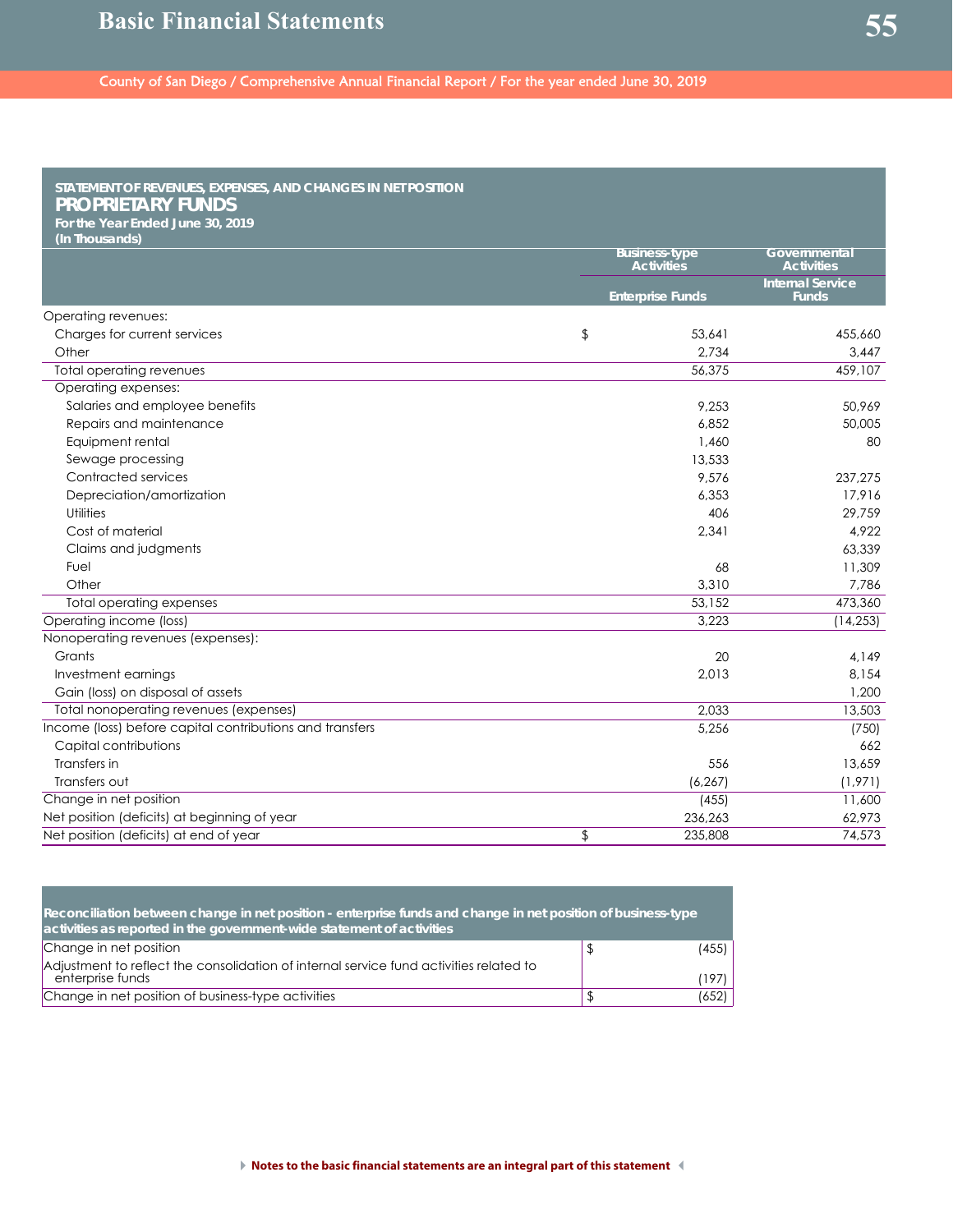| <b>STATEMENT OF CASH FLOWS</b><br><b>PROPRIETARY FUNDS</b><br>For the Year Ended June 30, 2019<br>(In Thousands) |                                           |                                   |
|------------------------------------------------------------------------------------------------------------------|-------------------------------------------|-----------------------------------|
|                                                                                                                  | <b>Business-type</b><br><b>Activities</b> | Governmental<br><b>Activities</b> |
|                                                                                                                  | <b>Enterprise Funds</b>                   | <b>Internal Service Funds</b>     |
| Cash flows from operating activities:                                                                            |                                           |                                   |
| Cash received from customers<br>\$                                                                               | 47,891                                    | 6.746                             |
| Cash received from other funds                                                                                   | 9,491                                     | 449,280                           |
| Cash payments to suppliers                                                                                       | (36, 198)                                 | (312, 504)                        |
| Cash payments to employees                                                                                       | (9,096)                                   | (50,007)                          |
| Cash payment to other funds                                                                                      | (4,684)                                   | (37, 444)                         |
| Cash paid for claims and judgments                                                                               |                                           | (36, 411)                         |
| Other payments                                                                                                   | (17)                                      | (133)                             |
| Net cash provided (used) by operating activities                                                                 | 7,387                                     | 19,527                            |
| Cash flows from noncapital financing activities:                                                                 |                                           |                                   |
| Operating grants                                                                                                 | 32                                        | 3,904                             |
| Transfers from other funds                                                                                       | 556                                       | 13,659                            |
| Transfers to other funds                                                                                         | (6, 267)                                  | (1,971)                           |
| Payments received on advances to other funds                                                                     |                                           | 10                                |
| Principal paid on long-term debt                                                                                 |                                           | (362)                             |
| Payments received on advances to other funds                                                                     | 125                                       |                                   |
| Net cash provided (used) by noncapital financing activities                                                      | (5, 554)                                  | 15,240                            |
| Cash flows from capital and related financing activities:                                                        |                                           |                                   |
| Capital contributions                                                                                            |                                           | 662                               |
| Acquisition of capital assets                                                                                    | (3,461)                                   | (26, 137)                         |
| Proceeds from sale of assets                                                                                     |                                           | 1,763                             |
| Net cash provided (used) by capital and related financing activities                                             | (3, 461)                                  | (23, 712)                         |
| Cash flows from investing activities:                                                                            |                                           |                                   |
| Investment earnings                                                                                              | 1,548                                     | 6,122                             |
| Net increase (decrease) in cash and cash equivalents                                                             | (80)                                      | 17,177                            |
| Cash and cash equivalents - beginning of year                                                                    | 72,892                                    | 330,362                           |
| Cash and cash equivalents - end of year                                                                          | 72,812                                    | 347,539                           |
| Reconciliation of operating income (loss) to net cash provided (used) by operating activities:                   |                                           |                                   |
| Operating income (loss)                                                                                          | 3,223                                     | (14, 253)                         |
| Adjustments to reconcile operating income (loss) to net cash provided (used) by operating<br>activities:         |                                           |                                   |
| Decrease (increase) in accounts receivables                                                                      | 209                                       | 56                                |
| Decrease (increase) in due from other funds                                                                      | (329)                                     | (3, 599)                          |
| Decrease (increase) in inventories                                                                               | (57)                                      | (179)                             |
| Decrease (increase) in other current assets                                                                      | (1)                                       |                                   |
| Increase (decrease) in accounts payable                                                                          | (3,307)                                   | (7,967)                           |
| Increase (decrease) in accrued payroll                                                                           | 4                                         | 50                                |
| Increase (decrease) in due to other funds                                                                        | 1,223                                     | (868)                             |
| Increase (decrease) in unearned revenue                                                                          | (84)                                      | 462                               |
| Increase (decrease) in compensated absences                                                                      | (15)                                      | 87                                |
| Increase (decrease) in claims and judgments                                                                      |                                           | 26,928                            |
| Pension expense                                                                                                  | 221                                       | 1,171                             |
| OPEB expense                                                                                                     | (53)                                      | (277)                             |
| Depreciation / amortization                                                                                      | 6,353                                     | 17,916                            |
| Total adjustments                                                                                                | 4,164                                     | 33,780                            |
| Net cash provided (used) by operating activities                                                                 | 7,387                                     | 19,527                            |
| Non-cash investing and capital financing activities:                                                             |                                           |                                   |
| Capital acquisitions included in accounts payable<br>\$                                                          | 209                                       | 1,574                             |

 **Notes to the basic financial statements are an integral part of this statement**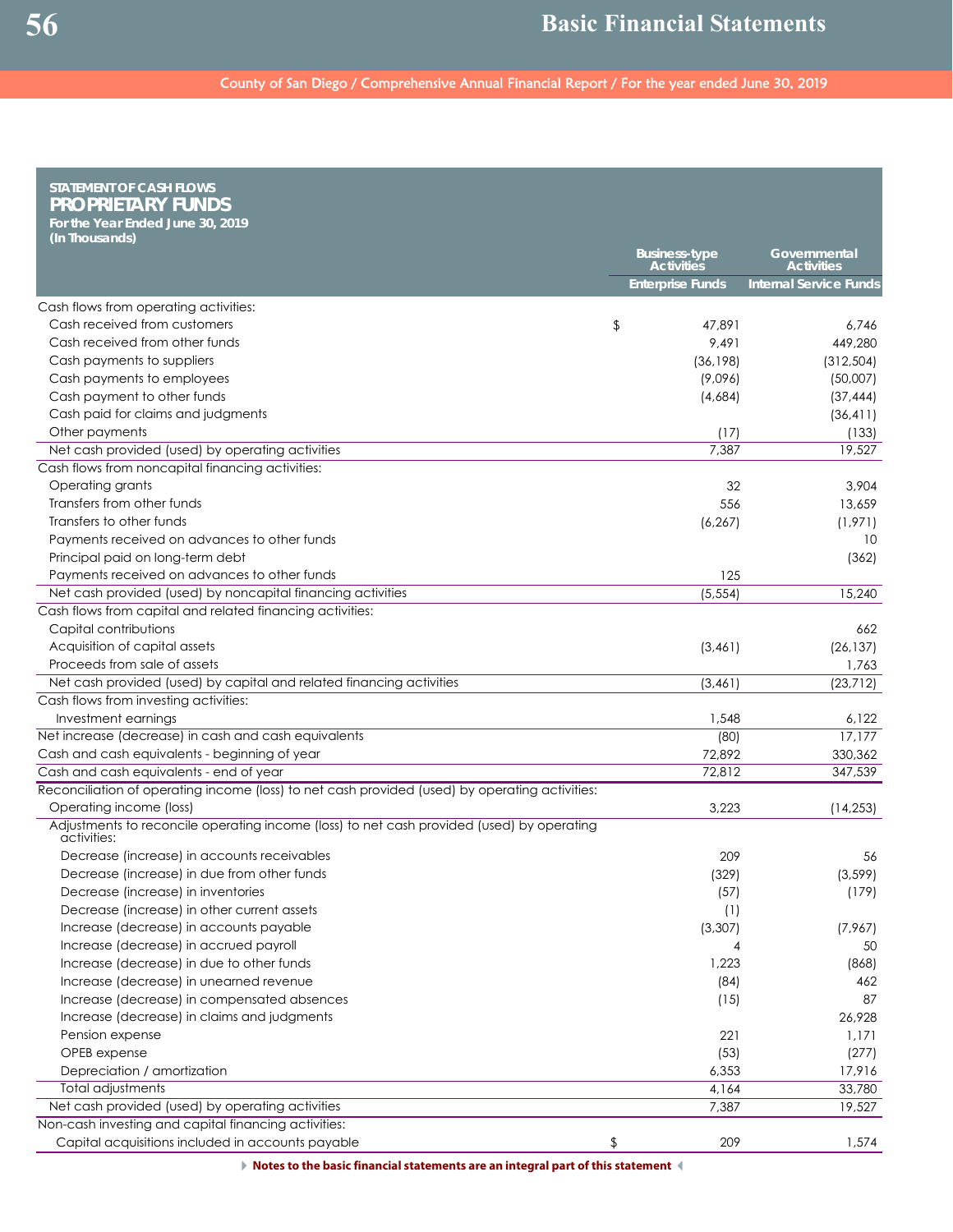| STATEMENT OF FIDUCIARY NET POSITION<br><b>FIDUCIARY FUNDS</b><br>June 30, 2019<br>(In Thousands) |                                                       |                                                                              |                     |
|--------------------------------------------------------------------------------------------------|-------------------------------------------------------|------------------------------------------------------------------------------|---------------------|
|                                                                                                  | Pooled Investments -<br><b>Investment Trust Funds</b> | County of San Diego<br><b>Successor Agency Private</b><br>Purpose Trust Fund | <b>Agency Funds</b> |
| <b>ASSETS</b>                                                                                    |                                                       |                                                                              |                     |
| Pooled cash and investments                                                                      | \$<br>6.249.852                                       | 1.932                                                                        | 470.826             |
| Cash with fiscal agents                                                                          |                                                       |                                                                              | 1,160               |
| Investments with fiscal agents                                                                   |                                                       | 1,136                                                                        | 1,235               |
| Receivables:                                                                                     |                                                       |                                                                              |                     |
| Accounts receivable                                                                              |                                                       |                                                                              | 1,319               |
| Investment earnings receivable                                                                   | 66.185                                                | 9                                                                            | 57,857              |
| Taxes receivable                                                                                 | 49.635                                                |                                                                              | 70,553              |
| Other receivables                                                                                | 19,227                                                |                                                                              |                     |
| <b>Total assets</b>                                                                              | 6,384,899                                             | 3,077                                                                        | 602,950             |
| <b>LIABILITIES</b>                                                                               |                                                       |                                                                              |                     |
| Accounts payable                                                                                 | 992                                                   | 4                                                                            | 158,993             |
| Warrants outstanding                                                                             |                                                       |                                                                              | 225,123             |
| Accrued interest                                                                                 |                                                       | 46                                                                           |                     |
| Unearned revenue                                                                                 | 35                                                    |                                                                              |                     |
| Noncurrent liabilities:                                                                          |                                                       |                                                                              |                     |
| Due within one year                                                                              |                                                       | 553                                                                          |                     |
| Due in more than one year                                                                        |                                                       | 9,254                                                                        |                     |
| Due to other funds                                                                               |                                                       | 4,991                                                                        |                     |
| Due to other governments                                                                         |                                                       |                                                                              | 218,834             |
| <b>Total liabilities</b>                                                                         | 1,027                                                 | 14,848                                                                       | 602,950             |
| <b>NET POSITION</b>                                                                              |                                                       |                                                                              |                     |
| Held in trust for pool participants                                                              | 6,383,872                                             |                                                                              |                     |
| Held in trust for private purpose                                                                |                                                       | (11, 771)                                                                    |                     |
| Total net position (deficit) held in trust                                                       | \$<br>6.383.872                                       | (11,771)                                                                     |                     |